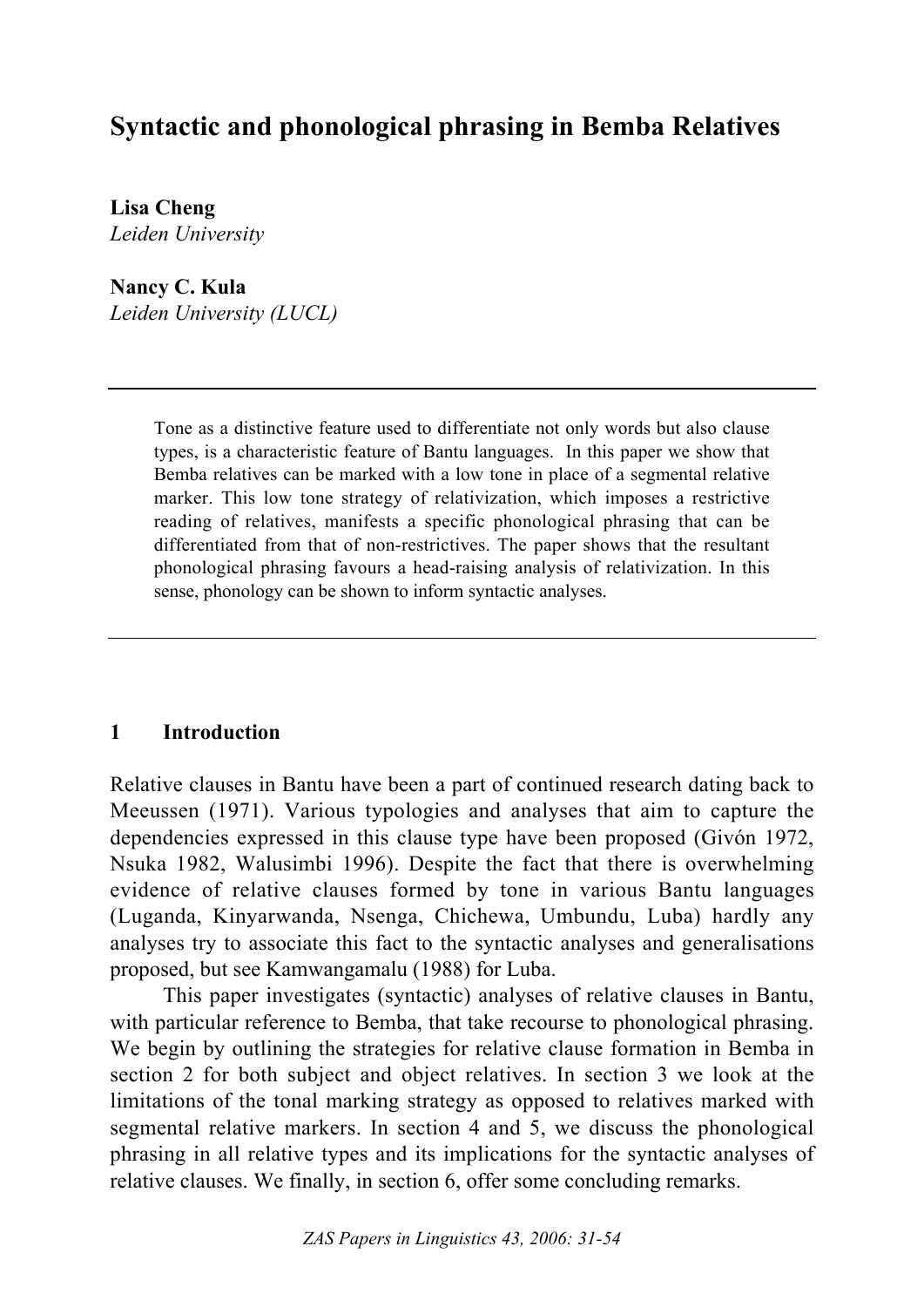#### **2 Strategies for relative clause formation**

The formation of relative clauses in Bemba typically uses overt (i.e., segmental) relative markers.<sup>1</sup> Subject relatives differ from object relatives in terms of the shape of the relative marker, the optionality of the relative marker, and the availability of the tonal marking strategy.

#### *2.1 Segmental relative markers*

In object relatives, the relative marker takes the shape of two of the four series of demonstratives (the hearer-proximate and the distal), but differs from these in terms of tone. While the two series of demonstratives concerned are both Low-High in tone, the derived relative markers are High-Low. Their independent status is illustrated by the fact that the demonstrative and the relative marker (of the same class) can co-occur, as shown in  $(1)^{2,3}$ 

|  | (1) abántú abó |  | ábo n-a-mwééne                                    | maíló |
|--|----------------|--|---------------------------------------------------|-------|
|  |                |  | 2 people 2 DEM 2 REL 1 SM-TNS-see. PERF yesterday |       |
|  |                |  |                                                   |       |

<sup>&</sup>lt;sup>1</sup> Our data sources are both from informants, for which we thank Fred Kula and Honoria Mutale, and from written sources. Our principal written sources are Sambeek (1955), Sharman (1956), Sharman and Meeusen (1955), Givón (1972) and Oger (1979). Bemba (M42) is spoken in the Northern and Copperbelt provinces of Zambia.

<sup>&</sup>lt;sup>2</sup> The following abbreviations are used in the glosses (numbers refer to agreement classes):

| negative<br>relative marker<br><b>NEG</b><br><b>REL</b><br>singular<br><b>TNS</b><br>tense<br>SG<br>pre-prefix<br>subject marker<br>PPF<br><b>SM</b><br>object marker<br>noun class prefix<br>OM<br><b>PFX</b><br>stative<br>locative<br><b>STAT</b><br><b>LOC</b><br>copular<br>COP |  |
|--------------------------------------------------------------------------------------------------------------------------------------------------------------------------------------------------------------------------------------------------------------------------------------|--|
|                                                                                                                                                                                                                                                                                      |  |
|                                                                                                                                                                                                                                                                                      |  |
|                                                                                                                                                                                                                                                                                      |  |
|                                                                                                                                                                                                                                                                                      |  |
|                                                                                                                                                                                                                                                                                      |  |
|                                                                                                                                                                                                                                                                                      |  |

In the remainder of this paper we represent high tone with an acute accent and low tone with no marking. We are committed to saying there is tonal overwriting in Bemba evidenced by various tonal processes. For example, the low-toned verb stem *peela* 'give' has differing tones depending on whether it occurs before a high or a low-toned negative marker. Thus it remains low for the 1st person in the negative future: *n-shà-kù-pèèlè* (SM1SG-NEG.TNS-OM2SG-give.PERF) 'I won't give you'; but is high in the negative past: *nshá-kú-péélè* (SM1SG-NEG.TNS-OM2SG-give.PERF) 'I didn't give you'. Similarly the floating low tone of the negative marker in the negative future overwrites a following prefixal high tone so that *ta`-bá-léké* 'they won't stop' (NEG-2SM-TNS-stop.PERF) becomes *tà-bà-léké*. For ease of exposition, only inserted (or non-lexical) low tone will be marked with a falling accent while lexical low tone will remain unmarked.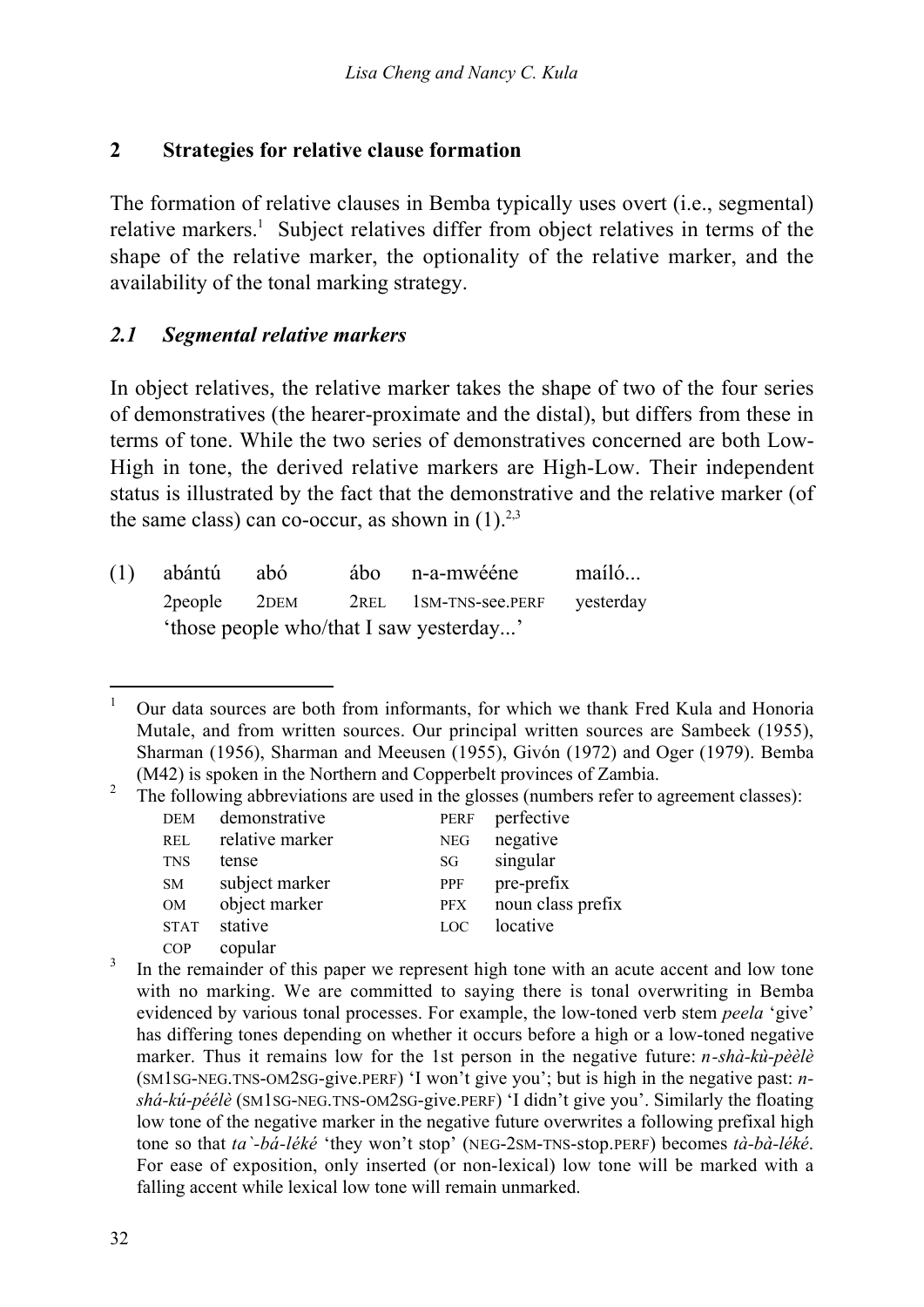As seen in (1), segmental relative markers in object relatives, function as independent prosodic words on a par with demonstratives, and like the demonstrative pronouns, they agree with the head noun in class.

The segmental relative marker in subject relatives lacks this property of acting as an independent prosodic word. In fact, it is the pre-prefix in nominal agreement that subsumes the role of relative marker in subject relatives. As opposed to various Bantu languages that have lost the use of the pre-prefix, Bemba still utilizes it in the noun class system. Interestingly, the form [preprefix  $+$  noun class prefix) is identical to that of the proximate series of demonstratives (High-Low) (with a High-High tone pattern for the relative use). Consider the illustration of the pre-prefix as a noun class marker (2a), a relative marker (2b) and part of a demonstrative (2c).

(2) a. ú-lu-kásu

11PPF-11PFX-axe 'An axe'

- b. ú-lu-kásu ú-lú-shítílwe léélo… 11PPF-11PFX-axe 11PPF=11REL-11SM-buy.PERF today 'The axe that has been bought today…'
- c. ú-lu-kásu úlu 11PPF-11PFX-axe 11DEM 'This axe'

For the remainder of this article the distinction between independent and more clitic-like segmental relative markers, that are also referred to as relative concords in Bantu, can clearly be seen in the morphology but we label all relative markers simply as REL. For object relatives, the relative marker is in most cases optional (see below for exceptions). For subject relatives, the segmental relative marker can be replaced by changing the tone of the subject marker, which we argue to be a separate strategy, the tonal strategy.

### *2.2 The tonal strategy*

Subject relatives have the option of either being marked by a pre-prefix segmental relative marker as illustrated in section 2.1, or by a tonal strategy that places a low tone on the subject marker. We propose to treat this low tone as a tonal morpheme that is functionally equivalent to its segmental counterpart. Consider the illustration of the tonal strategy in the paradigm in (3). (3a) is a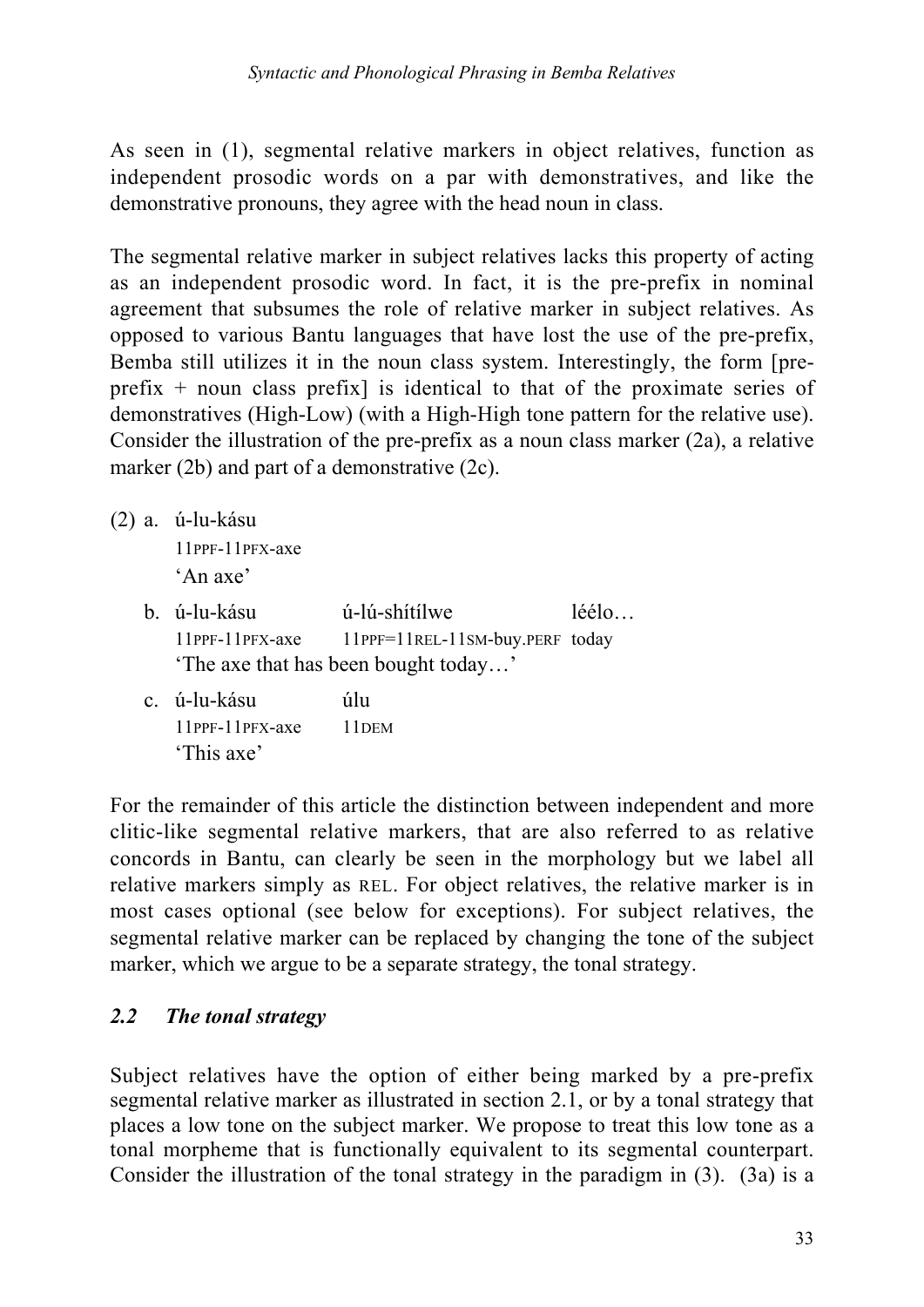#### *Lisa Cheng and Nancy C. Kula*

simple sentence, showing that the subject marking/agreement on the verb is *bá*. (3b) illustrates subject relativization with the pre-prefix *á*- as relative marker, while (3c) shows relativization with the low tone morpheme on the subject marker *bà*-.

| (3)<br>a.    | ba-kafúndisha | bá-léé-lolesha                                    | panse                 |                        |             |
|--------------|---------------|---------------------------------------------------|-----------------------|------------------------|-------------|
|              | 2PFX-teacher  | $2SM-TNS-look$                                    | 16 <sub>outside</sub> |                        |             |
|              |               | The teacher is looking outside'                   |                       |                        |             |
| $b_{-}$      | ba-kafúndisha | á-bá-léé-lolesha                                  | pansé                 | $\overline{\text{ni}}$ | ba-Mutale   |
|              | 2PFX-teacher  | 2REL-2SM-TNS-look                                 | 16 <sub>outside</sub> | COP                    | 2PFX-Mutale |
|              |               | The teacher who is looking outside is Mr Mutale'  |                       |                        |             |
| $\mathbf{c}$ | ba-kafúndishá | bà-léé-lolesha                                    | pansé                 | $\overline{ni}$        | ba-Mutale   |
|              | 2PFX-teacher  | 2REL.2SM-TNS-look                                 | 16 <sub>outside</sub> | COP                    | 2PFX-Mutale |
|              |               | 'The teacher who is looking outside is Mr Mutale' |                       |                        |             |

The fact that the subject agreement in (3a) consists of only the noun class prefix is not due to the fact that the noun also bears no pre-prefix.<sup>4</sup> We get the same result with a noun that has a pre-prefix as in (4).

(4) ú-lu-kásu lú-léé-kóntoka 11PPF-11 PFX-axe 11SM-TNS-break.STAT 'The axe is going to break'

Note that in (3c), the subject agreement marker has a low tone, in contrast with the high tone in (3a), and the relative marker is missing (cf. (2b)). Merely deleting the pre-prefix relative marker does not yield (3c) since the subject agreement marker carries a high tone (as in 3a). Notice further that when the relative clause is marked with a low tone (as in 3c), the final vowel of the head noun surfaces with a high tone (compare 3c to 3a,b). To show that this high tone is not responsible for relativization, consider the sentence in (5) where the head noun has a final high tone but the subject marker in the relative clause remains high.

(5)\* ba-kafúndishá bá-léé-lolesha panse ni ba-Mutale 2PFX-teacher 2REL.2SM-TNS-look 16outside COP 2SM-Mutale Int: 'The teacher who is looking outside is Mr Mutale'

 <sup>4</sup> As pointed out to us by Thilo Schadeberg, proper names, honorific terms (such as *teacher)* and kinship terms if they take noun class prefixes at all, never use the pre-prefix, thus *\*aba-kafundisha* is ungrammatical.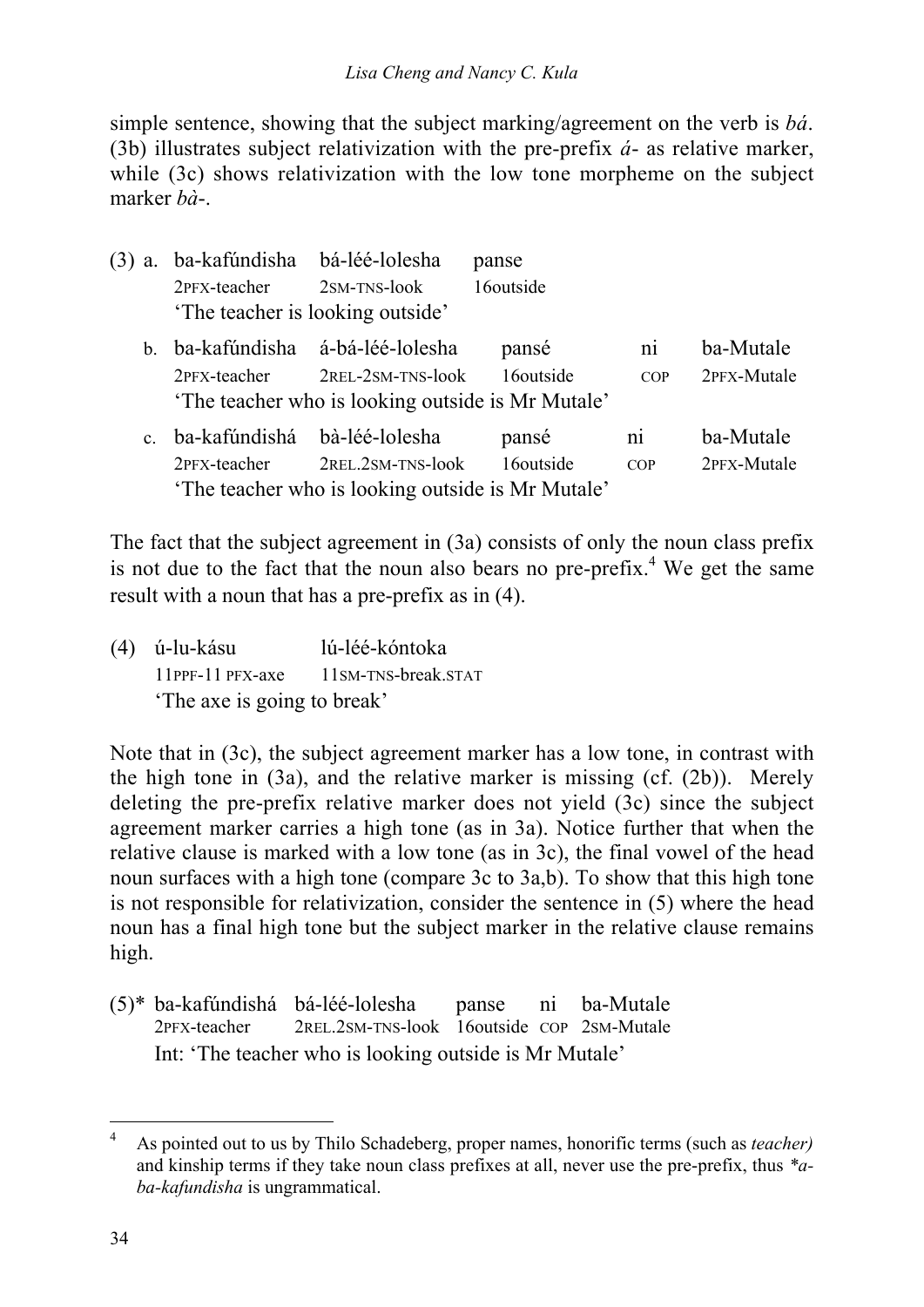The ungrammaticality of (5) confirms that the tonal strategy involves the insertion of a low tone on the subject agreement marker. We will return, in section 4, to the additional final high tone on the head noun in (3c).

As an independent strategy the tonal strategy can be used to distinguish a matrix independent sentence from a subject relative clause as in (6).

| $(6)$ a.<br>$1$ girl |          | umúkásháána á-ácí-móna banamayo<br>1SM-TNS-see 2woman<br>The girl saw the women today'                | léélo<br>today |
|----------------------|----------|-------------------------------------------------------------------------------------------------------|----------------|
| h                    | $1$ girl | umúkáshááná à-ací-móna banamayo lééló<br>REL.1SM-TNS-see 2woman<br>'the girl who saw the women today' | today          |

Here again, as in (3c), we see the high tone of the subject marker being overridden by a low tone, resulting in a relative clause in (6b).

### *2.3 Optionality and tonal strategy*

We have described above the tonal strategy as a strategy involving the insertion of a low tone relative marker when there is no segmental marker marking the relative clause. The discussion above solely concerns subject relative clauses. In object relatives, the picture is a bit different in two respects. First, the segmental relative marker is always optional in object relatives. And second, the use of the tonal strategy is restricted to cases involving disambiguation. Let us consider these in turn. The examples in (7) show the optional nature of the segmental marker in object relatives. (7a) is the non-relative sentence from which the relatives (7b-c) are derived.

|  | (7) a. Chisanga á-mwééne abántu<br>Chisanga 1SM-see.PERF 2person yesterday<br>'Chisanga saw people yesterday' |  | maílo |                                                                                                |                                                                                                            |
|--|---------------------------------------------------------------------------------------------------------------|--|-------|------------------------------------------------------------------------------------------------|------------------------------------------------------------------------------------------------------------|
|  |                                                                                                               |  |       | The people who Chisanga saw yesterday have gone'                                               | b. abántu ábo Chisanga á-mwééne maíló, na-bá-ya<br>2person 2REL Chisanga 1SM-see.PERF yesterday TNS-2SM-go |
|  | c. abántú Chisanga á-mwééne maíló, na-bá-ya<br>2 person                                                       |  |       | Chisanga 1SM-see.PERF yesterday TNS-2SM-go<br>The people who Chisanga saw yesterday have gone' |                                                                                                            |

(7c) differs from (7b) only in that the relative marker *ábo* is omitted, and the clause headed by *Chisanga* is still a relative clause modifying the head noun *abántu* 'people'.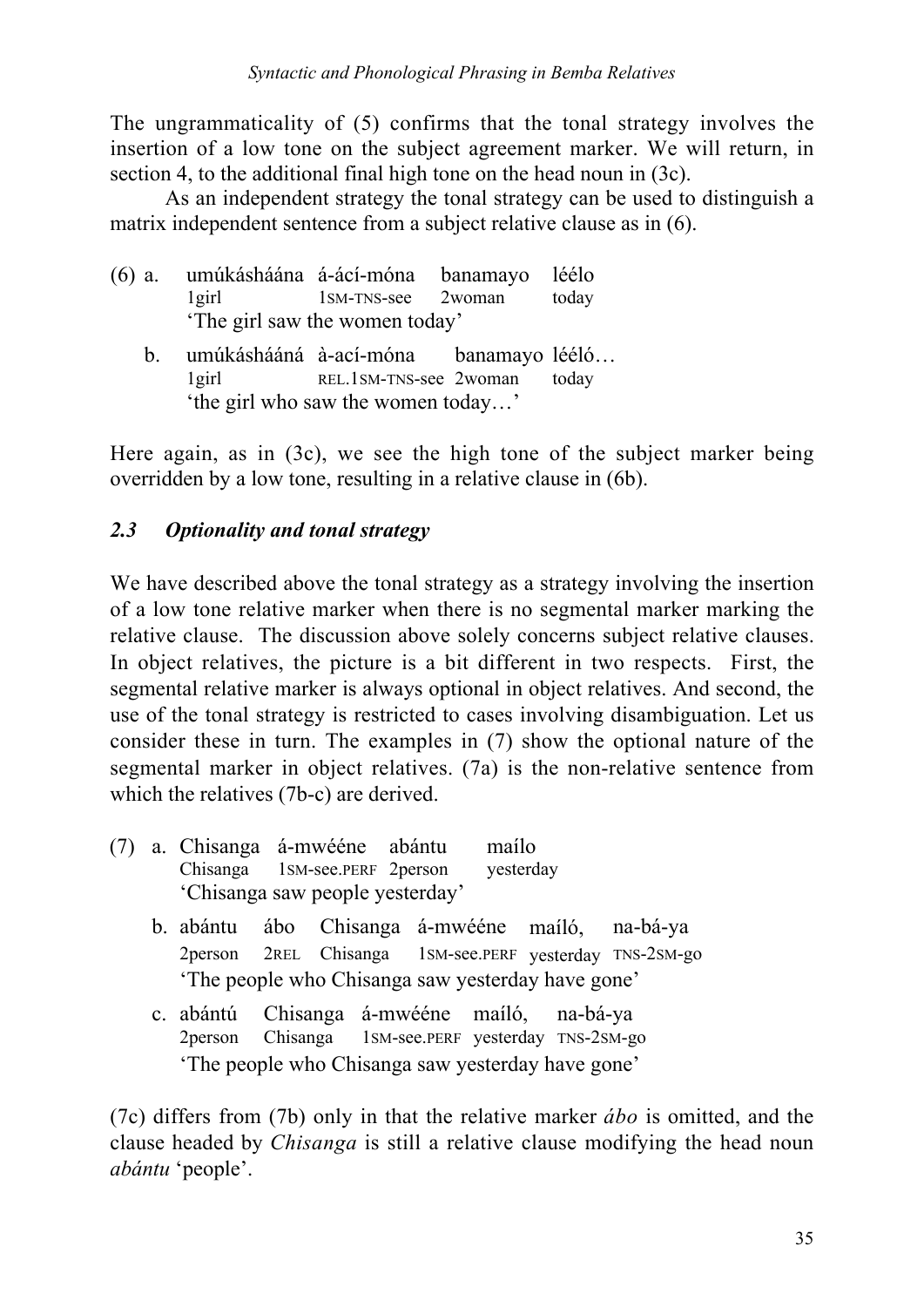Interestingly, as opposed to subject relatives, the tonal strategy cannot be used in these cases (7c), i.e., when the segmental relative marker is absent. If the subject agreement marker has low tone, the sentence becomes ungrammatical (as shown in  $(8a)$ , compared with  $(7c)$ ). The tonal strategy is still unacceptable even in subject-inverted object relatives as shown by the contrast between (8b) and  $(8c)$ .<sup>5</sup>

- (8) a. \*abántú Chisanga à-mwééné maíló, na-bá-ya 2people Chisanga 1SM-see.PERF yesterday TNS-2SM-go Int: 'The people who Chisanga saw yesterday have gone'
	- b. abántú á-mwééné Chisanga maíló, na-bá-ya (subj-inv) 2people 1SM-see.PERF Chisanga yesterday TNS-2SM-go 'The people who Chisanga saw yesterday have gone'
	- c. \*abántú à-mwééné Chisanga maíló, na-bá-ya 2people 1SM-see.PERF Chisanga yesterday TNS-2SM-go  $(subj-inv+low T)$ Int: 'The people who Chisanga saw yesterday have gone'

However, when the two arguments of the verb come from the same noun/agreement class as in (9) (*umúluméndo* and *Chisanga* are both in class 1), the tonal strategy can be used to mark relativization. Consider first the base sentence in (9a). In (9a), the relative marker *úo* is present, marking the clause *ámwééne Chisanga maílo* as a subordinate clause, modifying the head noun. Note that the relative clause involves subject-verb inversion.

| (9) |                | a. umúluméndo úo<br>1boy                                                                                               |                                      | á-mwééne<br>1REL 1SM-see.PERF   |  |          |       | Chisanga maílo<br>Chisanga yesterday |
|-----|----------------|------------------------------------------------------------------------------------------------------------------------|--------------------------------------|---------------------------------|--|----------|-------|--------------------------------------|
|     |                |                                                                                                                        | 'the boy who Chisanga saw yesterday' |                                 |  |          |       |                                      |
|     |                | b. umúluméndo á-mwééne Chisanga<br>1boy<br>'The boy saw Chisanga yesterday'<br>* the boy (who) Chisanga saw yesterday' |                                      | 1SM-see.PERF Chisanga yesterday |  |          | mailo |                                      |
|     | $\mathbf{c}$ . | umúluméndó à-mwééne<br>1boy<br>$\sim$ 1 $\sim$ 1 $\sim$ 1 $\sim$                                                       | 1REL.1SM-see.PERF Chisanga vesterday |                                 |  | Chisanga | mailo |                                      |

'the boy who Chisanga saw yesterday'

Recall that in object relatives, the segmental relative marker is optional. However, in the case of (9a), if the relative marker is omitted, the sentence can no longer be interpreted as involving a relative clause. Instead, it is interpreted

<sup>&</sup>lt;sup>5</sup> The typical SV(O) order becomes V(O)S in the inverted case. See Demuth and Harford (1999), Harford and Demuth (1999) for discussion of subject inverted object relatives.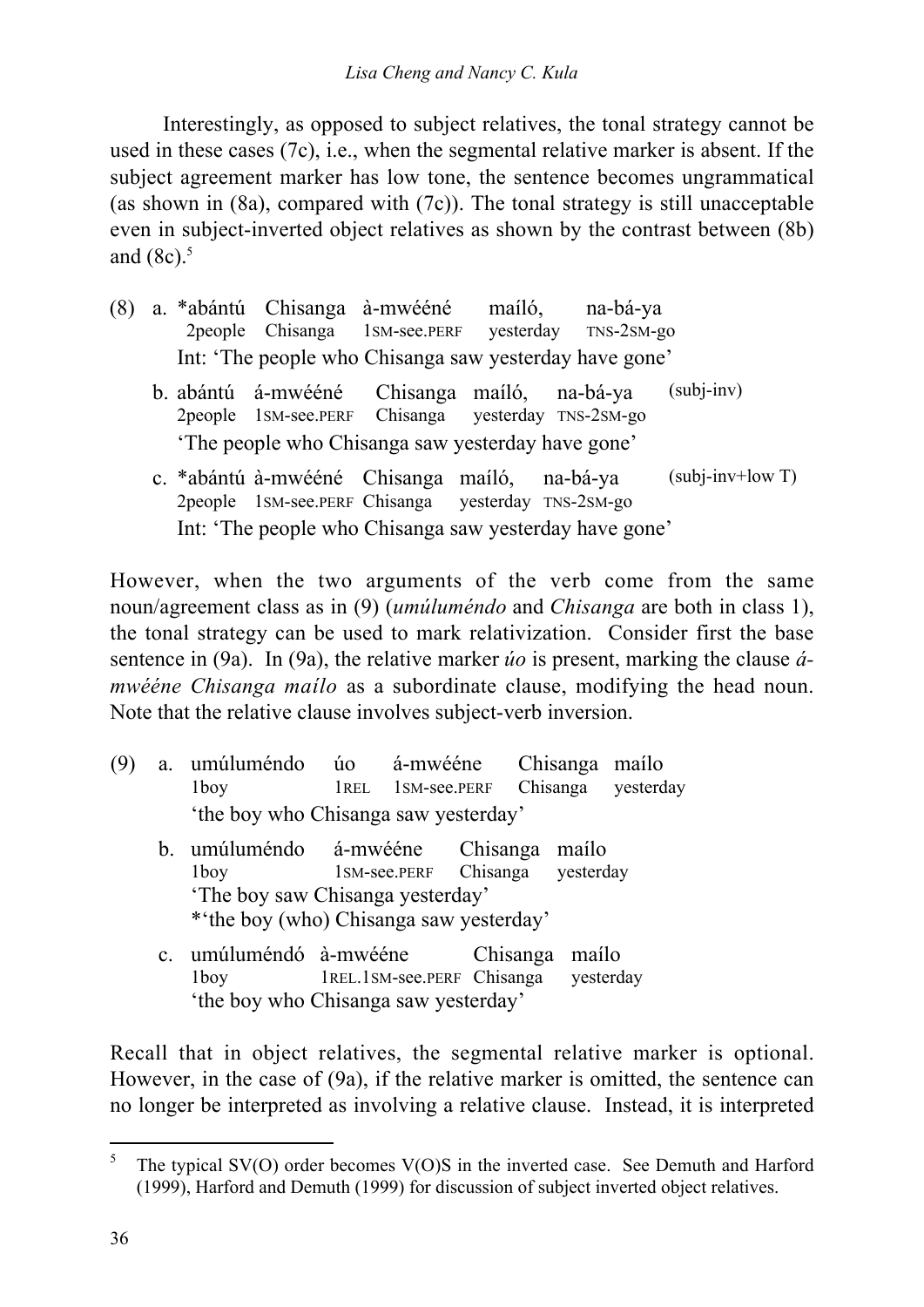as a simple sentence, as indicated in (9b). To mark such subject-inverted relatives without a relative marker is still possible: we resort to the tonal marking strategy, as in (9c). The tone on the subject agreement marker is no longer high, as in (9a); rather it is low, just as we have seen in subject relatives without a segmental relative marker.<sup>6</sup>

Without subject-verb inversion in the relative clause, the tonal strategy remains unavailable even when the two arguments of the verb are from the same noun/agreement class, as (10) shows.

- (10) a. umúluméndó úo Chisanga á-mwééne maíló… 'the boy who Chisanga saw yesterday…'
	- b. umúluméndó Chisanga á-mwééne maíló… 'the boy (who) Chisanga saw yesterday…' \*'The boy saw Chisanga yesterday'
	- c. \*umúluméndó Chisanga à-mwééne maíló… Int: 'the boy who Chisanga saw yesterday…'

Thus, we can conclude that in object relatives the tonal strategy is used only as a last resort when subject marking is unable to distinguish the subject from the object because they belong to the same class and moreover when word order can also not be relied upon to make the distinction. The tonal strategy is therefore only used in subject-inverted object relatives whose arguments belong to the same agreement class.

## **3 Restrictions on the tonal marking strategy**

In addition to only being able to mark object relatives as a last resort used for purposes of disambiguation, there are further restrictions on the tonal marking strategy for relatives. The tonal strategy cannot be used to mark non-restrictive relatives or headless relatives. Let us look at this in more detail below.

## *3.1 Restrictive versus non-restrictive relatives*

It turns out that whenever the tonal strategy is used, it necessarily leads to a restrictive reading of the relative clause. In contrast to this, the segmental relative marker strategy can have both non-restrictive and restrictive readings. Compare in this respect (11a) and (11b).

Sentence (9c) is ambiguous between a subject and object relative reading that relies on context for disambiguation. The subject relative interpretation of the sentence would be: 'the boy who saw Chisanga yesterday'.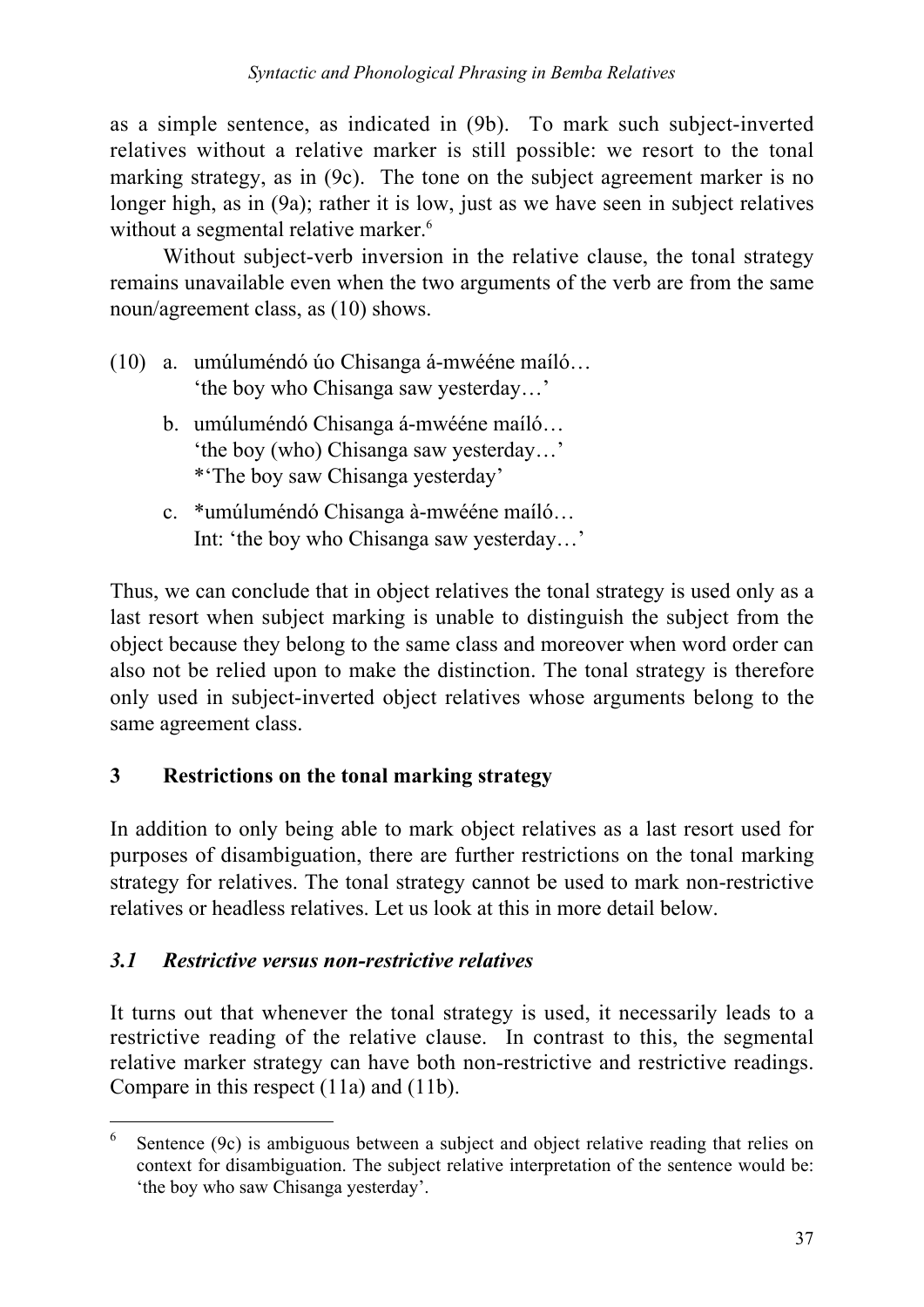- (11) a. abáBembá bà-shipa beekala muZambia (tonal strategy) 2Bembas 2REL.2SM-brave 2SM.live 18LOCZambia 'Brave Bembas live in Zambia (while those who aren't brave live elsewhere)' (restrictive only)
	- b. abáBemba á-bá-shipa beekala muZambia (seg REL) 2Bembas 2REL-2SM-brave 2SM.live 18LOCZambia 'Brave Bembas live in Zambia' (restrictive and non-restrictive)

In (11a), the relative clause *bà-shipa* 'that are brave', which is marked by the tonal morpheme (i.e., without a segmental relative marker), must be interpreted as a restrictive relative clause, restricting the reference of the head noun *abáBembá*. In contrast, (11b) with the relative clause *á-bá-shipa* 'that are brave' marked by the segmental relative marker, can be interpreted also as a nonrestrictive (in this case, equating Bembas with brave people).

In other words, the segmental relative markers in subject relatives can be used for both restrictive and non-restrictive relatives, but only the restrictive reading is possible when the tonal strategy is used.

When the head noun is a proper name, which in principle cannot be modified by a restrictive relative clause, the tonal marking strategy cannot be used (12b).

- (12) a. Chisanga úo Mulenga á-ácí-ípusha á-léé-isa 1Chisanga 1REL 1Mulenga 1SM-TNS-ask 1SM-TNS-come 'Chisanga, who Mulenga invited, is coming' (non-restrictive)
	- b. \*Chisanga à-ácí-ípusha Mulenga á-léé-isa 1Chisanga 1REL.1SM-TNS-invite 1Mulenga 1SM-TNS-come \*(tonal strategy) (subj-inv) Int: 'Chisanga, who Mulenga invited, is coming'

The tonal marking strategy therefore always induces a restrictive reading of the relative, or put differently, the tonal marking strategy cannot be used to mark non-restrictive relatives.

### *3.2 Headless relatives*

Headless relatives in Bemba have the typical definite interpretation of a headless relative (see Grosu and Landman 1998). However, they do not have the free relative interpretation associated with the English counterpart *whoever*. 7

 <sup>7</sup> To express the free relative interpretation, a quantificational element such as *bonse* 'all' has to be used, as shown below: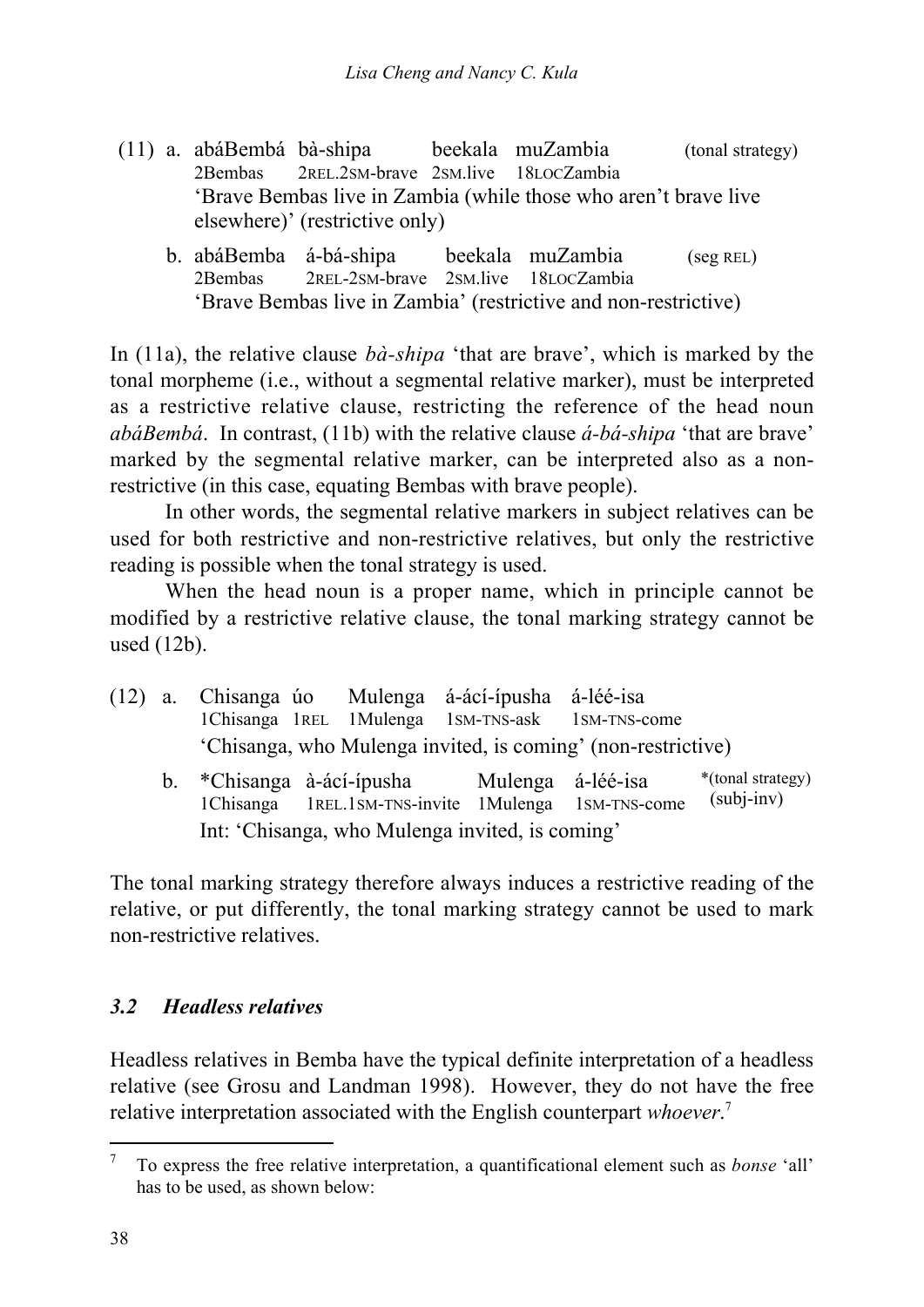Headless relatives are formed with segmental relative markers (a preprefix in the case of subject relatives and a demonstrative based relative marker in object relatives), as illustrated in (13).

- (13) a. á-bá-shipa béékala muZambia 2REL-2SM-brave 2SM.live 18LOCZambia 'those who are brave live in Zambia'
	- b. úo á-mwééne Chisanga maíló, na-á-fika 1REL 1SM-see.PERF Chisanga yesterday TNS-1SM-arrive 'the one who Chisanga saw yesterday has arrived'

The tonal strategy cannot be used to mark headless relatives in either subject or object relatives as the ungrammaticality of (14a,b) and (15a,b) shows, respectively.

- (14) a. \*bà-shipa béékala muZambia 2REL.2SM-brave 2SM.live 18Zambia 'Those who are brave live in Zambia'
	- b. \*à-ishílé maíló, ni Mutale 1REL.1SMcome.PERF yesterday COP Mutale 'The one who came yesterday is Mutale'
- (15) a. \*à-mwééne Chisanga maíló, na-á-fika 1SM-see.PERF Chisanga yesterday TNS-1SM-arrive 'Who Chisanga saw yesterday has arrived'
	- b. \*Chisanga à-mwééne maíló na-á-fika Int: 'Who Chisanga saw yesterday has arrived'

As seen for subject relatives in (14), it is impossible to omit the pre-prefixing relative marker and use the tonal marking strategy for headless relatives (cf. 13a). The same holds for object relatives, which we have shown to be able to employ the tonal strategy only for subject-inverted object relatives whose arguments belong to the same agreement class. In the inverted (15a), the tonal marking strategy remains unavailable.

 $\overline{a}$ 

<sup>(</sup>i) na-ali-temwa bonse ábo a-béésa 1SG.SM-TNS-love all 2DEM 2REL-2SM.come Lit: 'I like all those who come'/ 'I like everyone who comes' 'I like whoever comes'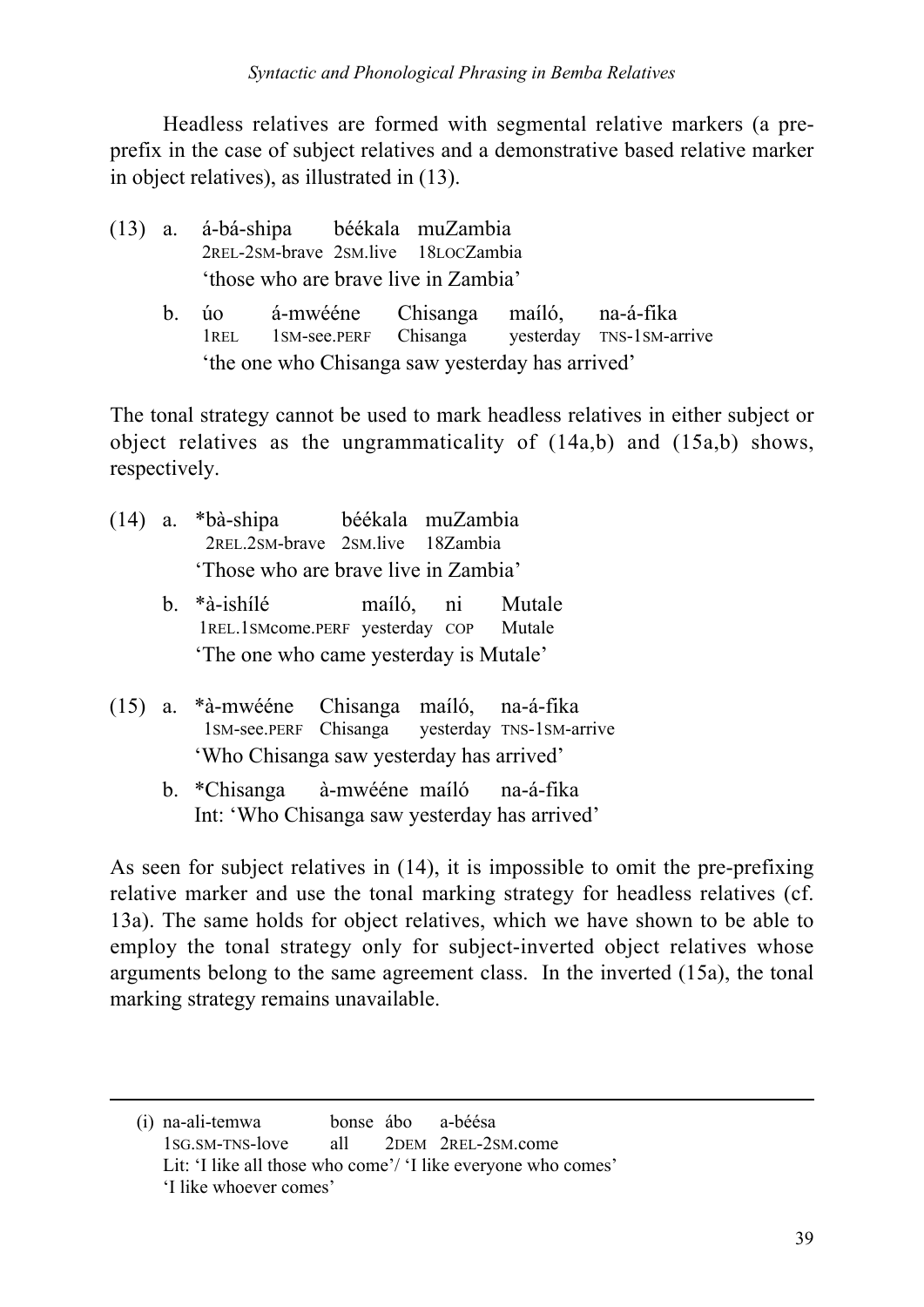To summarise thus far, subject relatives can utilize both the segmental relative marker strategy (noun-class pre-prefix) and the tonal strategy (low tone morpheme). Object relatives, on the other hand, primarily use a demonstrative based segmental relative marker that is in principle optional. The tonal strategy is only used as a last resort for disambiguation in subject-inverted object relatives when both the subject and object belong to the same noun class.

Since the low tone morpheme and the segmental relative marker both mark relativization they do not co-occur. The low tone morpheme is realised on the subject agreement marker, which is part of the verbal complex. Further, in both subject and object relatives the tonal marking strategy can only yield a restrictive relative clause interpretation, and it cannot be used at all in nonrestrictive relatives and headless relatives.

In the next section, we examine phonological phrasing in relatives involving different strategies. The data with phonological phrasing provide us with further insight into the inner workings of the tonal strategy.

### **4 Phonological Phrasing**

Phonological phrasing in Bemba is generally marked by low tone and/or pause at the end of a phonological phrase.**<sup>8</sup>** Like in Chichewa (see Kanerva 1990), constituents following the verb can, at least for high-toned verbs, be tonally characterised as not belonging to the same phonological phrase as the verb if the final high tone on the verb retracts. Tone retraction is indicative of a phonological phrase boundary so that when it does not take place (i.e., the verb ends in a high tone) the constituents following the verb phonologically phrase with the verb. This behaviour of disallowing high tone from being realized on a phrase final vowel, seems to be a diagnostic of phonological phrasing in Bemba as well. While the full details of Bemba phrasing and the range of strategies employed remain to be fully specified (Kula, in prep.), the two characteristics above suffice for the present exposition. Consider (16), which illustrates that the same sequence of words may have different phrasings in Bemba. (Phonological phrases (PPhs) will be indicated by parenthesis).

<sup>&</sup>lt;sup>8</sup> We follow in broad terms the basic assumptions of phrasal phonology as presented in for example Selkirk (1984), Nespor and Vogel (1986), that the largest constituent is the *Utterance* which itself consists of smaller constituents according to a prosodic hierarchy that ends with the prosodic word. Formation of these constituents is subject to the *Strict Layer Hypothesis* that prohibits improper bracketing, recursivity and non-exhaustiveness. We mainly focus here on phonological phrases and only briefly touch on intonational phrases.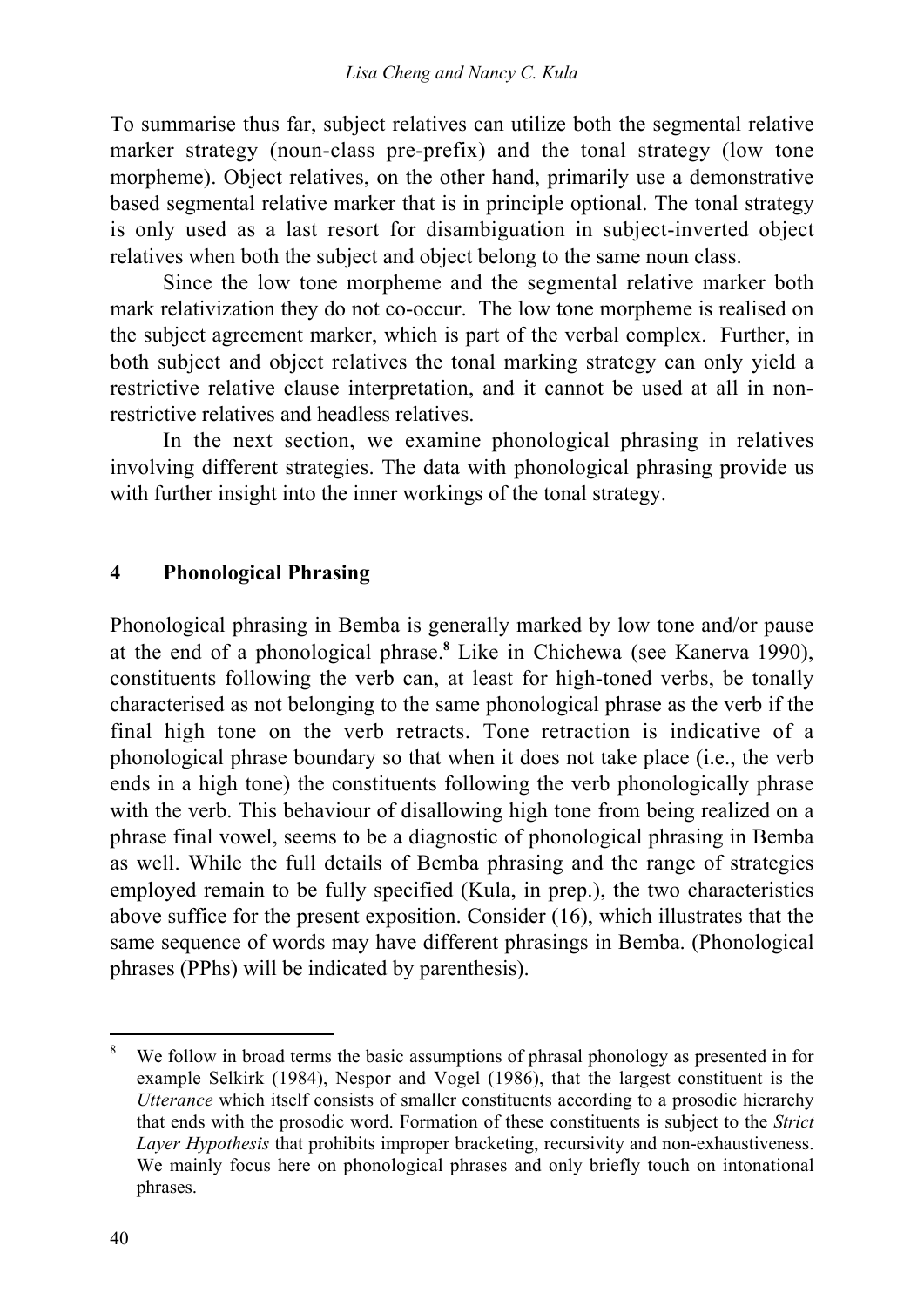| (16 | a.             | $(n$ -ali-móna) $_{PPh}$        | $(umwáána)_{PPh}$                       |
|-----|----------------|---------------------------------|-----------------------------------------|
|     |                | 1 <sub>SM</sub> -TNS-see        | 1child                                  |
|     |                | 'I saw the child'               | (verb focus)                            |
|     | $\mathbf{b}$ . | $(n-ali-mónóómwáána)PPh$        |                                         |
|     |                | 'I saw the child'               | (object focus/VP focus)                 |
|     | $\mathbf{c}$ . |                                 | $(n-ali-mónóómwáána)PPh (mucímuti) PPh$ |
|     |                | 1 <sub>SM</sub> -TNS-see.1child | 18tree                                  |
|     |                | 'I saw a child in a tree'       |                                         |
|     | d.             | (n-alí-móná abááná              | ba-léé-séka) <sub>PPh</sub>             |
|     |                | 1SM-TNS-see 2child              | 2SM-TNS-laugh                           |
|     |                | 'I saw children laughing'       |                                         |

In (16a) with a focused verb, the verb is phrased separately from the object (the disjoint verb form), and as a result does not get final high tone. (16b) phrases the verb with the object (the conjoint verb form) and high tone on the verb final vowel can be seen on the resultant long vowel (underlined in (16b)) after fusion has taken place, indicating no phonological phrase break. This phrasing results in VP or object focus. Similarly, the fact that the  $[verb + object]$  complex in (16c) does not phrase with the following phrase is indicated by the low tone on the final syllable in the phonological phrase, in contrast to (16d).

The phrasing in relative clauses reveals that while a tonally marked relative must form a phonological phrase with its head noun (17a), i.e., it is always preceded by a high tone, relatives marked with a segmental relative marker have no such restriction and can be either phrased with the head noun (17c) or not (17d). (17) corresponds to (11): (17a,b) show the tonal marking strategy and (17c,d) the segmental marker strategy.

|  | (17) a. (abáBembá bà-shipa) <sub>PPh</sub> (beekala muZambia) <sub>PPh</sub>                              | (tonal REL)     |
|--|-----------------------------------------------------------------------------------------------------------|-----------------|
|  | b. *(abáBemba) <sub>PPh</sub> (bà-shipa) <sub>PPh</sub> (beekala muZambia) <sub>PPh</sub>                 | (tonal REL)     |
|  | c. (abáBembá ábá-shipa) <sub>PPh</sub> (beekala muZambia) <sub>PPh</sub>                                  | (segmental REL) |
|  | d. (abáBemba) <sub>PPh</sub> (ábá-shipa) <sub>PPh</sub> (beekala muZambia) <sub>PPh</sub> (segmental REL) |                 |
|  | 'Bembas who are brave live in Zambia'                                                                     |                 |

In both (17a) and (17c) the final high tone on the head noun *abáBembá* indicates that the constituent following it is within the same phonological phrase as opposed to (17d) where this is not the case.

As we have indicated in section 3.1, relatives marked by segmental relative markers can be interpreted as restrictive or non-restrictive. The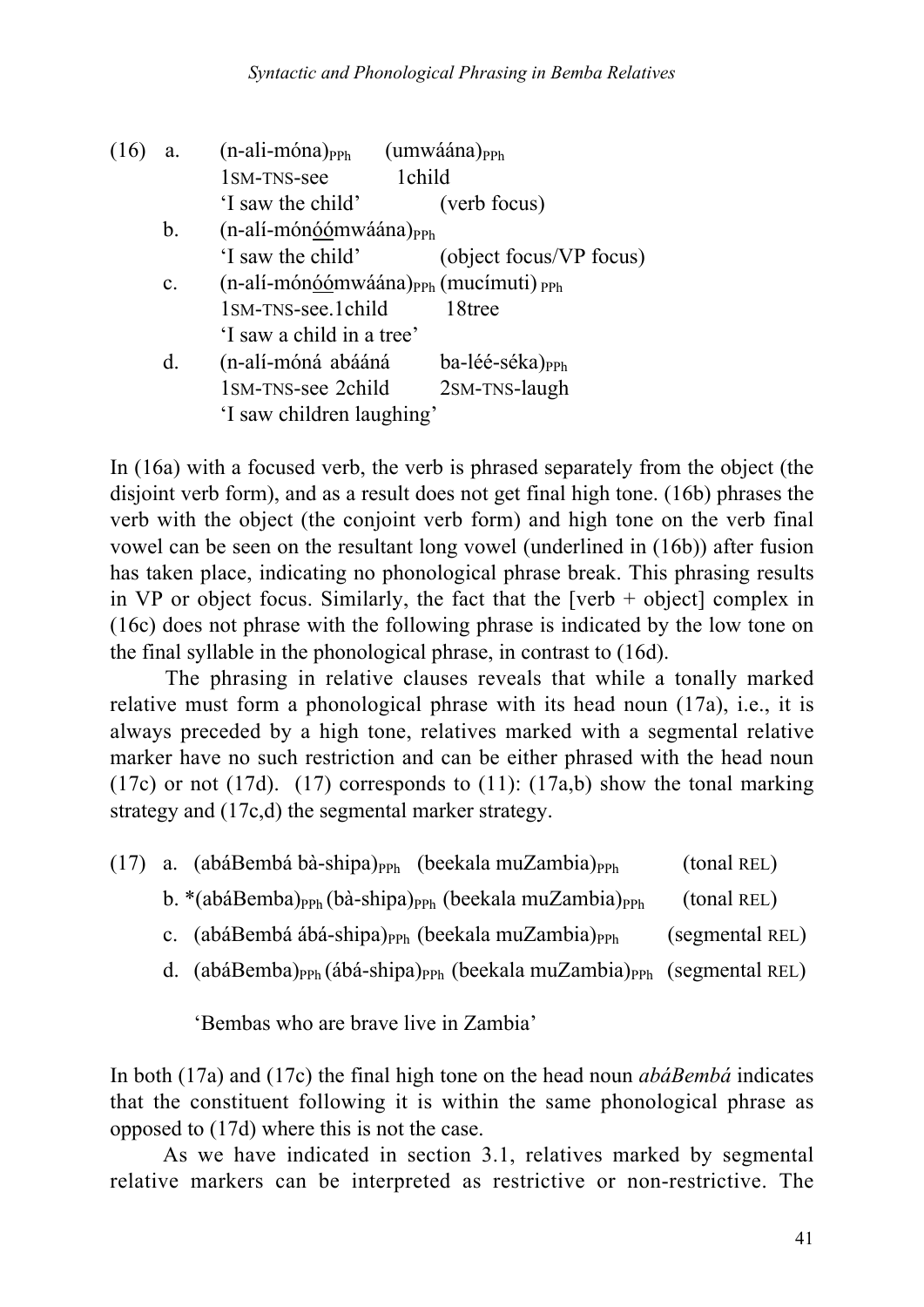difference in interpretation also corresponds to a difference in phonological phrasing. (17c) in which the head noun and the relative clause form a phonological phrase yields a restrictive reading while (17d) yields a nonrestrictive reading. And note further that the tonal strategy (17a) only has a restrictive reading. In other words, if we consider phonological phrasing together with interpretation, we can conclude that a restrictive relative clause, be it tonally marked or marked by a segmental relative marker, requires that the head noun and the relative clause be in the same phonological phrase. Conversely, a non-restrictive relative clause forms a separate phonological phrase from the head noun.

The same phrasing asymmetries hold for object relatives. (18a) and (18b) differ in reading, though both are marked by a segmental relative marker. The former has a restrictive relative interpretation while the latter a non-restrictive interpretation. (18c) indicates the tonal strategy with phonological phrasing (necessarily for restrictives) and further that if the head noun was not phrased together with the verb the sentence would be ungrammatical.<sup>9</sup>

- (18) a. (abántú ábo Chisanga á-mwééne maílo)<sub>PPh</sub> (na-bá-ya)<sub>PPh</sub> (=7b) 'The people who Chisanga saw yesterday have gone'
	- b. (abántu)<sub>PPh</sub> (ábo Chísanga á-mwééne maílo)<sub>PPh</sub> (na-bá-ya)<sub>PPh</sub> (=7b)

'The people, who Chisanga saw yesterday, have gone'

- c. (umúluméndó à-mwéené Chisanga maílo)<sub>PPh</sub> (=9c) 'The boy who Chisanga saw yesterday'
- $d.*$  (umúluméndo)<sub>PPh</sub> (à-mwéené Chisanga maílo)<sub>PPh</sub>

Recall that in object relatives it is possible to optionally omit the segmental relative marker and a relative clause reading still obtains. The phrasings in these cases both with and without subject inversion are given in (19a-b). In both cases, the head noun has to be phrased together with the relative clause, and there is a mandatory restrictive reading of the relative clause. If the head noun and the verb are not phrased together as in (19c) a relative interpretation cannot be obtained.

We have, using PRAAT, phonetically produced sentences where the head noun ends in a low tone and is phrased separately from the verb in tonally marked object relatives. These have all been judged at best as strange and of unclear import.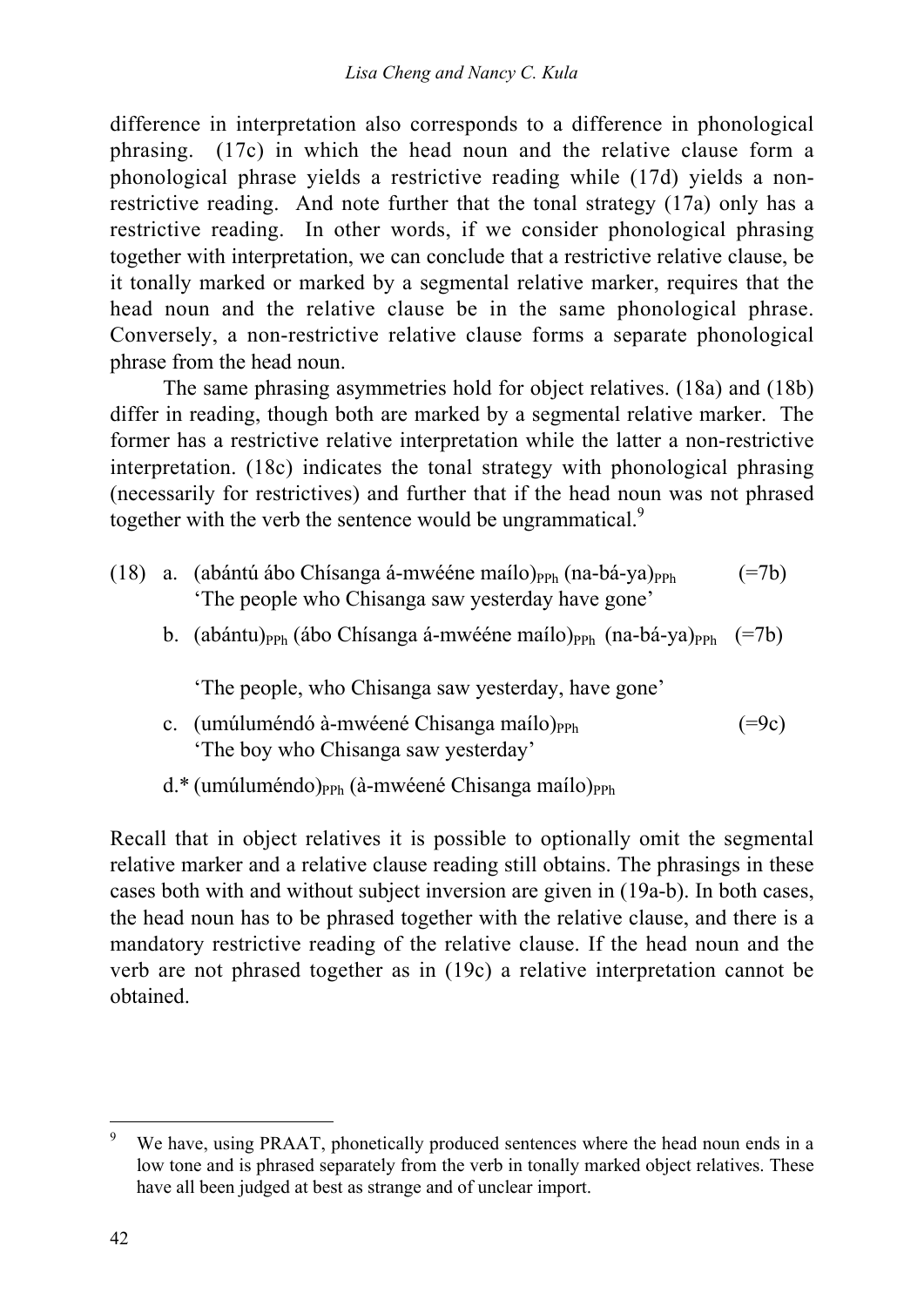- (19) a. (abántú Chisanga á-mwééne maílo)<sub>PPh</sub> (na-bá-ya)<sub>PPh</sub>
	- b. (abántú á-mwééne Chisanga maílo) $_{PPh}$  (na-bá-ya) $_{PPh}$ 'The people that Chisanga saw yesterday have gone'
	- c. (abántu)<sub>PPh</sub> (Chisanga á-mwééne maílo)<sub>PPh</sub> (na-bá-ya)<sub>PPh</sub> 'The people Chisanga saw yesterday' \*'The people who Chisanga saw yesterday'

This implies that object relatives without an overt segmental relative marker can never have a non-restrictive reading. This is further confirmed by data such as (20a-c) in which the head noun is a proper name, which forces a non-restrictive reading.

- (20) a. Mulénga úo Chísanga á-áci-tuma kumalíkééti na-á-bweela Mulenga REL Chisanga 1SM-TNS-send 17market TNS-1SM-return 'Mulenga who Chisanga sent to the market has returned'
	- b. #Muléngá Chísanga á-áci-tuma kumalíkééti na-á-bweela Int: 'Mulenga, who Chisanga sent to the market, has returned'

Lit: 'The Mulenga Chisanga sent to the market has returned'

c. #Muléngá à-aci-tuma Chísanga kumalíkééti na-á-bweela

Both (20b) and (20c) lack a segmental relative marker. (20c) is marked by the tonal strategy while (20b) is completely unmarked. Note that for both (20b) and (20c), the head noun and the relative clause form one phonological phrase (with the head noun ending with a high tone). Both (20b) and (20c) are judged as odd because they require a restrictive reading of the proper name *Mulenga*.

We can thus conclude from the foregoing discussion that tonally marked relatives must be phrased together with the head noun. Since phrasing together with the head noun induces a restrictive reading of relatives, as can be seen also for segmentally marked relatives, tonally marked relatives always induce a restrictive reading and hence the strategy cannot be used for canonically nonrestrictive arguments.

### **5 Implications for syntactic phrasing**

Given what we have seen in terms of phonological phrasing in relative clauses, we explore different analyses of relatives in this section. In particular, we consider the analysis for restrictives versus non-restrictives on the one hand, and headless relatives on the other. We show that phonological phrasing provides insight into which analysis of relative clauses makes the best syntax-phonology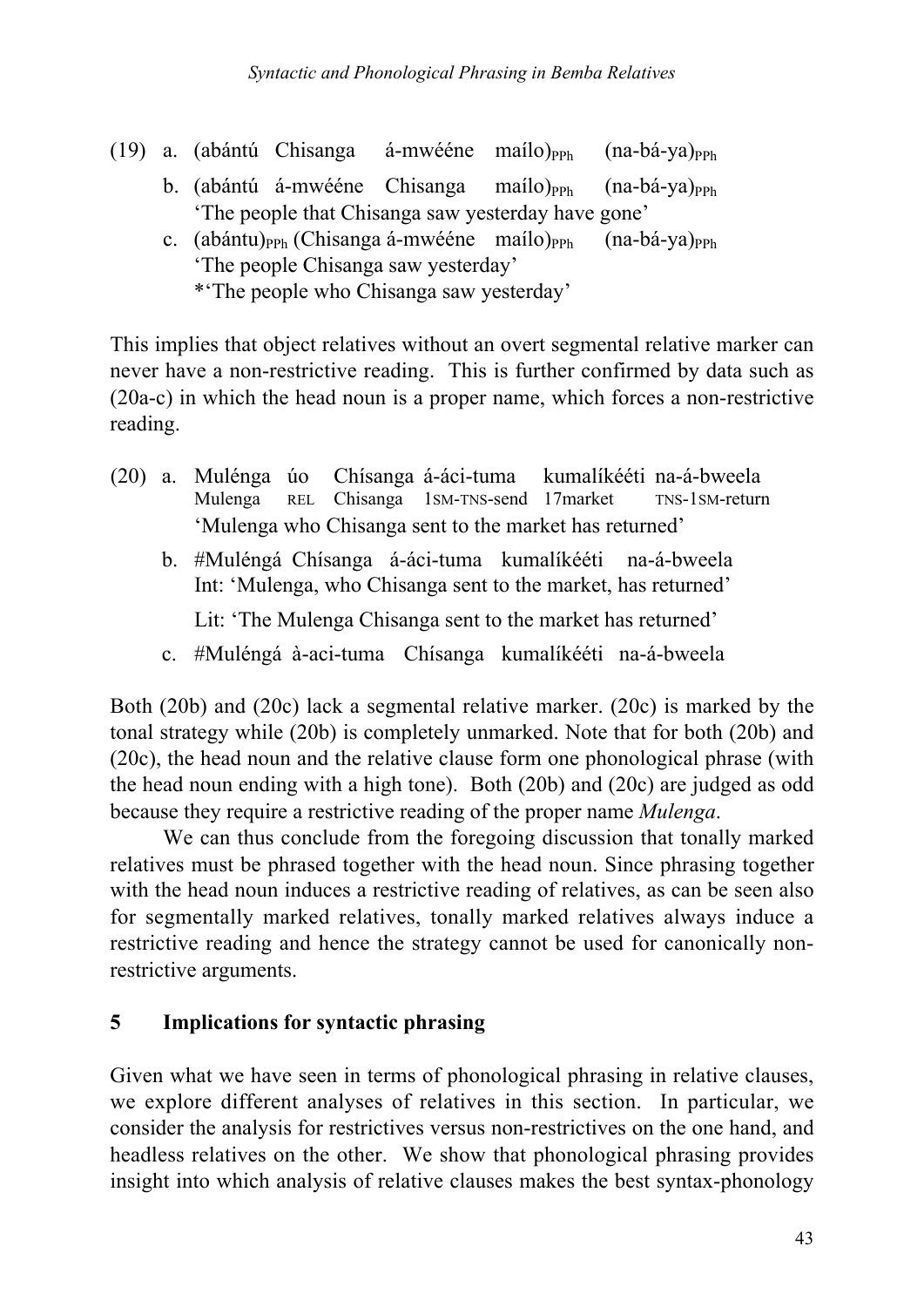correspondence. Further, based on what we know about the structure of relative clauses, we make certain predictions about how phonological phrasing operates in Bemba.

#### *5.1 Restrictive vs. non-restrictive relatives*

Let us start by contrasting the standard structure (21a) for restrictive relative clauses with a Kaynian structure  $(21b)$  (Kayne 1994).<sup>10</sup> The crucial difference between the two that we would like to draw on is that under the standard view the head noun is outside of the CP (i.e., CP is right-adjoined to the NP), which is the relative clause, while Kayne adopts a head-raising analysis where the head noun of the relative clause remains within the CP (and there is no adjunction structure). $^{11}$ 



For a Bemba noun phrase such as (22a), the difference between the two analyses of relative clauses is where the CP boundary is.

|                                  | (22) a. abántú ábo n-a-mwééne<br>2people 2REL 1SM-TNS-see.PERF                                                            |     | mailo<br>yesterday           |  |  |  |  |
|----------------------------------|---------------------------------------------------------------------------------------------------------------------------|-----|------------------------------|--|--|--|--|
| 'the people who I saw yesterday' |                                                                                                                           |     |                              |  |  |  |  |
|                                  | b. $\lceil \int_{\mathbb{R}^p} \int_{\mathbb{R}^p}$ abántú $\lceil \int_{\mathbb{C}^p}$ ábo n-a-mwééne mailó]] (standard) |     |                              |  |  |  |  |
|                                  | c. $\int_{DP} \int_{CP}$ abántú                                                                                           | ábo | n-a-mwééne maíló]] (Kaynian) |  |  |  |  |

As indicated by (22b), within the standard analysis, the CP boundary falls right before the relative marker *ábo* while in the Kaynian analysis, the CP boundary is right before the head noun *abántú*.

 $10$  There are variations of the Kaynian structure, which we will not discuss in this article. See Bianchi (2000) among others.

<sup>&</sup>lt;sup>11</sup> It is harder to say where the relative clause begins in a Kaynian analysis. For *wh*-relatives, the relative pronoun is in SpecCP, while for *that*-relatives, the complementizer *that* is still in  $C^0$ .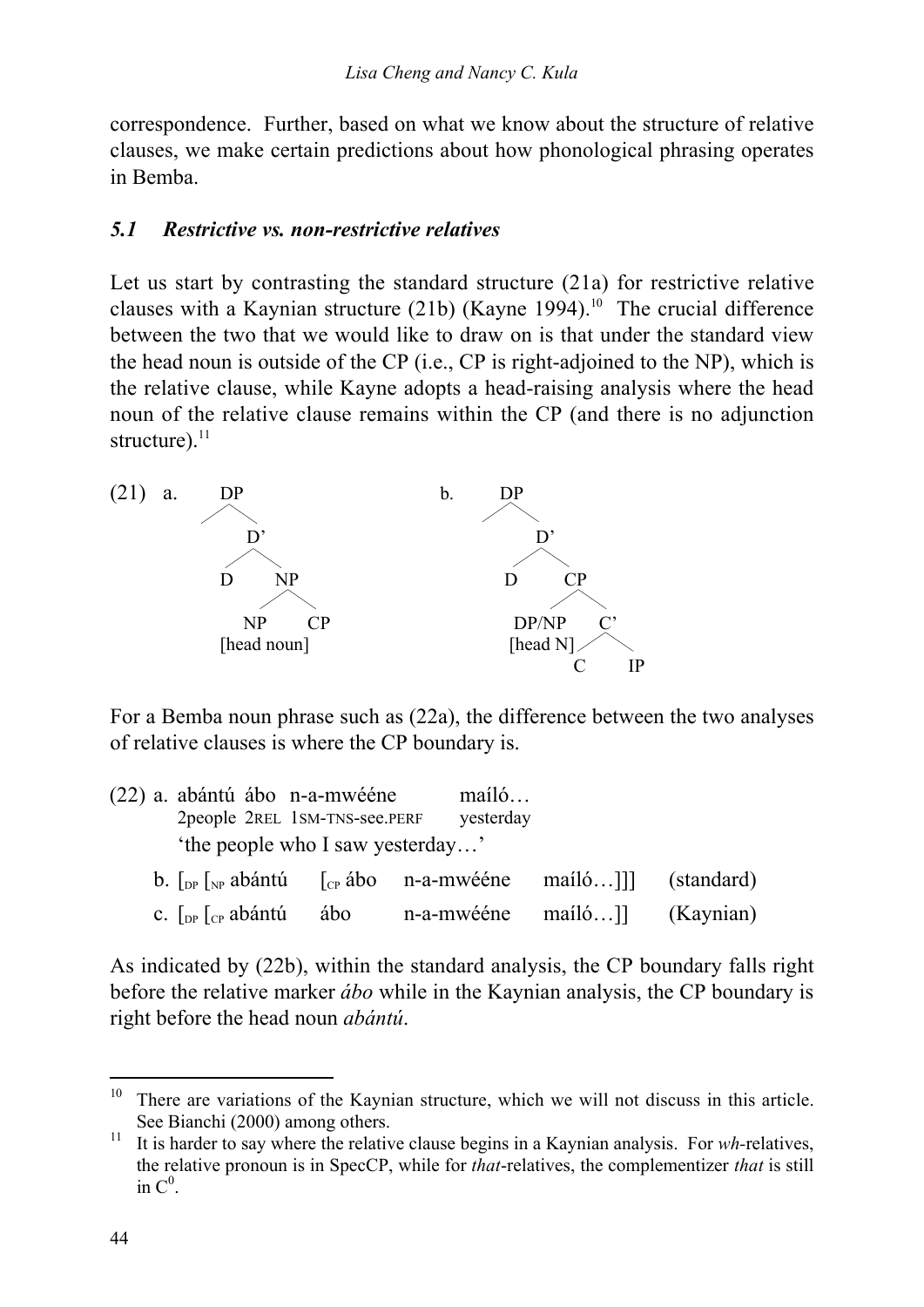For non-restrictive/appositive relatives, we follow Demirdache (1991) and assume that the CP is adjoined to a DP, as represented in (23).

$$
(23) \tDPDPCP (RC)
$$

What we have learned from the discussion of phonological phrasing in Bemba in section 4 is that in restrictive relative clauses, regardless of whether the tonal strategy or the segmental relative marker is used, the head noun forms a phonological phrase with the relative clause. In contrast, in non-restrictive relative clauses (which necessarily use a segmental relative marker), the head noun does not form a phonological phrase with the relative clause.

The Kaynian analysis of relative clauses can capture this difference much more naturally than the Standard analysis. This can be seen from the schematic comparison in (24) (using English words to illustrate).

- (24) a. Standard analysis
	- (i)  $\left[\begin{array}{cc}p_{\text{DP}} & p_{\text{PP}} \end{array}\right]$  [ $\left[\begin{array}{cc}p_{\text{PP}} & p_{\text{PP}} \end{array}\right]$  [ $\left[\begin{array}{cc}p_{\text{PP}} & p_{\text{PP}} \end{array}\right]$  [ $\left[\begin{array}{cc}p_{\text{PP}} & p_{\text{PP}} \end{array}\right]$ ] (restrictive relative)
	- (ii)  $\int_{DP} \int_{DP=PPH} Bemba's \int_{CP=PPH} that are brave] (non-restrictive relative)$
	- b. Kaynian analysis

| (i)<br>$\left[$ <sub>DP</sub> $\left[$ <sub>CP=PPH</sub> Bemba's that are brave $\left[$ ] | (restrictive relative) |
|--------------------------------------------------------------------------------------------|------------------------|
|--------------------------------------------------------------------------------------------|------------------------|

(ii)  $\left[\begin{array}{cc}p_{\text{DP}} & p_{\text{PP}} \end{array}\right]$  [ $\left[\begin{array}{cc}p_{\text{PP}} & p_{\text{PH}} \end{array}\right]$  (non-restrictive)

Under the assumption that phonological phrasing is based on syntactic structure and that here specifically left edges of a phrase (XP) determine the left edges of phonological phrases, the standard analysis in (24a) would have two phonological phrases for both restrictive and non-restrictive relatives. This is, for restrictive relatives, clearly contrary to the phrasing as we have seen above.

On the other hand, given a Kaynian analysis (24b), we can capture the phonological phrasing without any extra assumption, since the phrasing predicted is exactly as we have seen. More specifically, in both (24bi) and (24bii) the left edge of a CP coincides with the left edge of a phonological phrase. We can thus conclude that a CP must coincide with a phonological phrase. This will capture the phonological phrasing in both restrictive and nonrestrictive relatives and clearly allows a better phonology-syntax correspondence: a head noun which is syntactically "internal" (i.e., in CP internal position) forms a phonological phrase with the relative clause, and in contrast, a head noun which is syntactically "external" does not form a phonological phrase with the relative clause.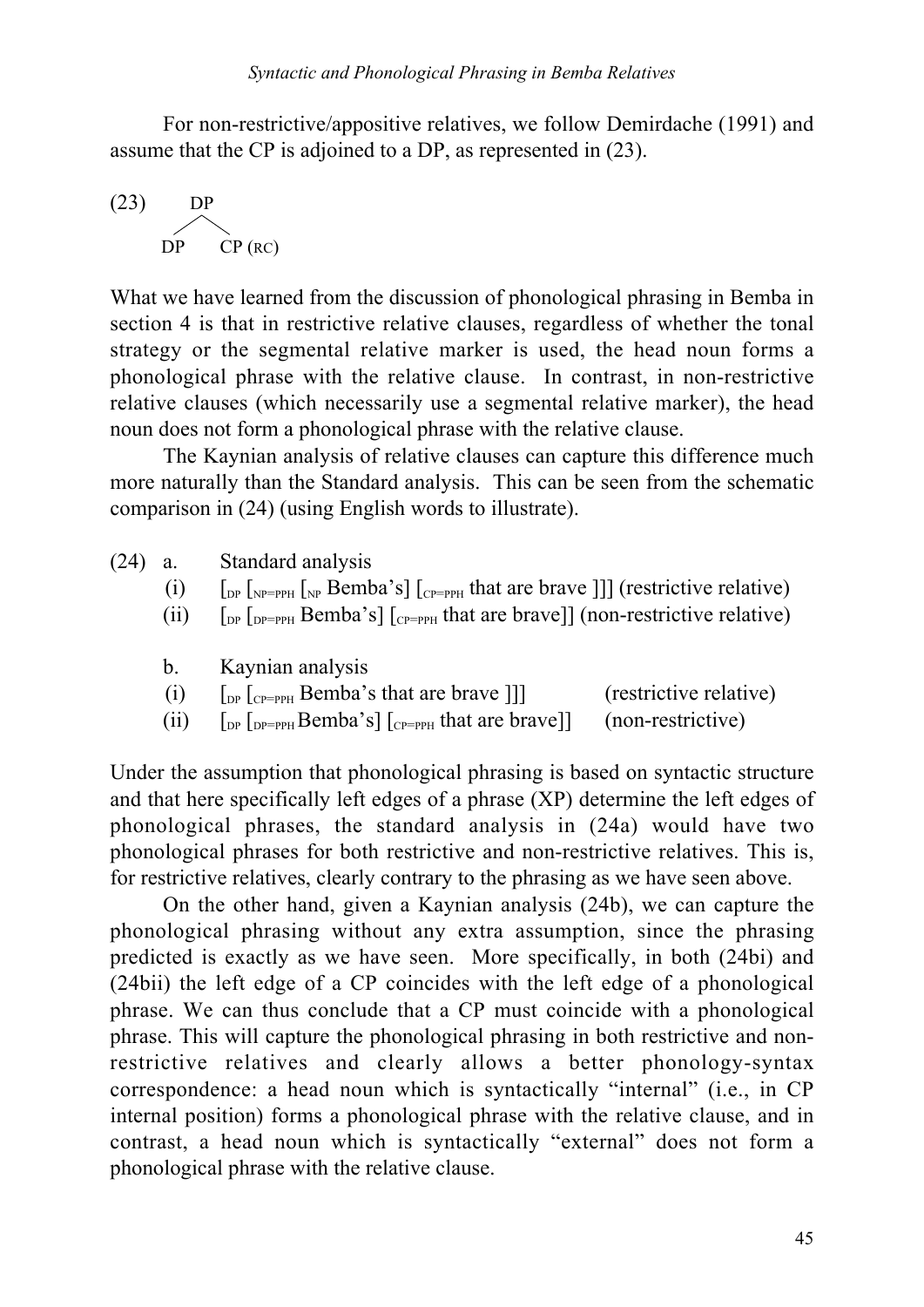### *5.2 Headless relatives*

Headless relatives by definition lack an overt head noun and can only be interpreted as restrictive.<sup>12</sup> Given these facts and considering that the Kaynian analysis of restrictive relatives provides us with a better syntax-phonology correspondence, we simply assume a prosodically empty pronoun to be in SpecCP in headless relatives, as illustrated in (25).

- (25) a. *ábáshipa na-bá-ya* 'those who are brave have gone'
	- b.  $\left[\begin{array}{cc} \n\sqrt{2} & \n\sqrt{2} \\
	\sqrt{2} & \n\sqrt{2} \\
	\sqrt{2} & \n\sqrt{2}\n\end{array}\right]$

Given the representation in (25b), the remaining question is why the tonal strategy is unavailable for headless relatives, given that they share the structure of restrictive relatives. In the next section, we provide an answer to this question by taking into consideration the syntax-phonology interface.

### *5.3 The mapping between phonology and syntax*

From the foregoing discussion, we have seen that the tonal strategy of relativization requires a preceding head noun to be phrased together with the low-tone morpheme, so that (26) (repeated from (17b)), which phrases the head noun and the low-tone morpheme separately, is ungrammatical.

 $(26)$  \*(abáBemba)<sub>PPh</sub> (bà-shipa)<sub>PPh</sub> (beekala muZambia)<sub>PPh</sub> (tonal strategy)

Phonologically this implies that having a phonological phrase boundary immediately preceding the low tone morpheme yields undesirable structures. Following assumptions of Generalized Alignment in Optimality theory (Prince and Smolensky 2004, McCarthy and Prince 1995) this could be formalised as a constraint that bars the relative low tone morpheme from coinciding with a phonological phrase edge. Generalized Alignment is defined in (27).

 $12$  How headless relatives should be analysed syntactically has been a controversial topic. Note that what we posit here may not extend to free relatives in English since the reading of headless relatives in Bemba is not identical to free relatives.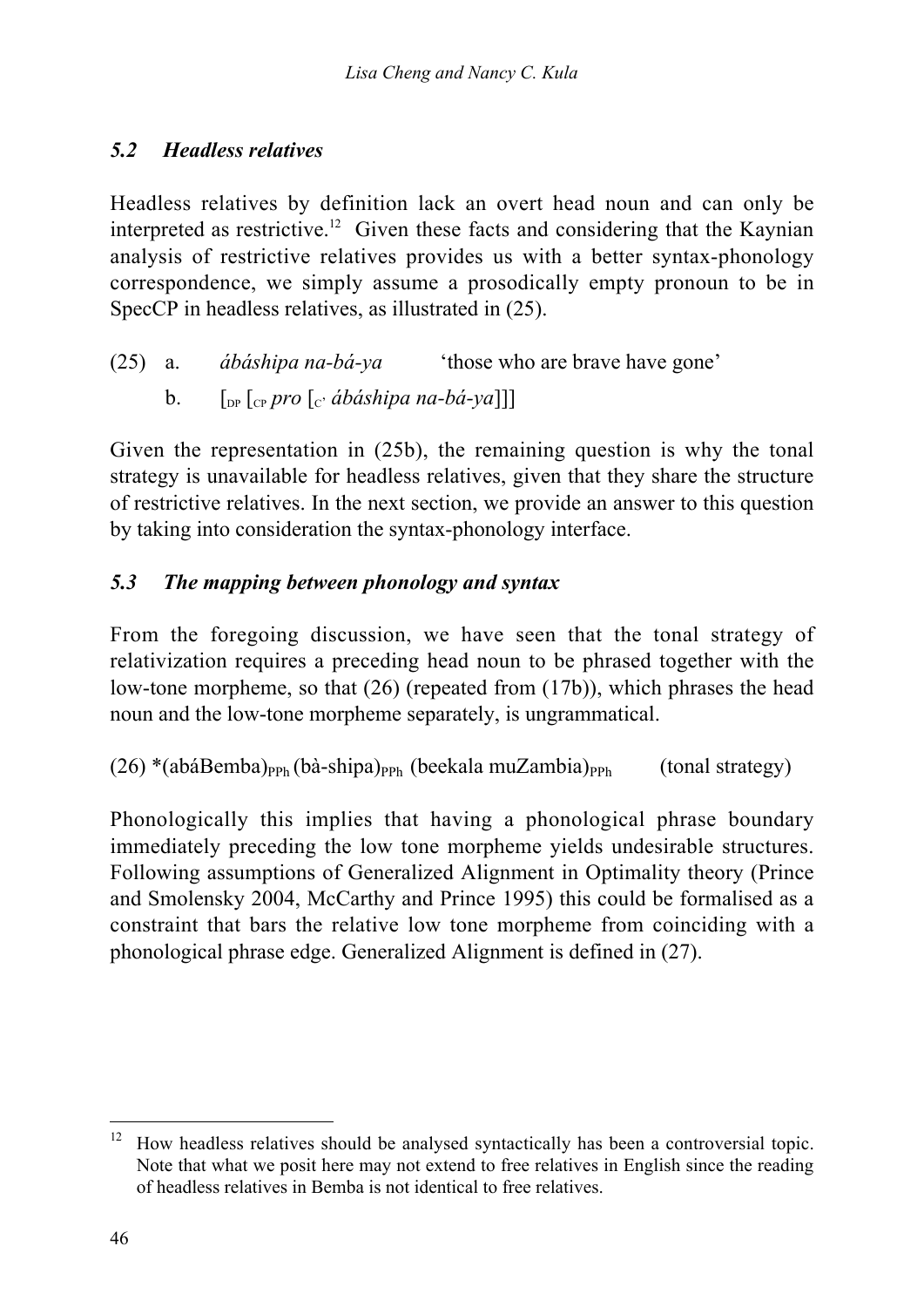(27) *Generalized Alignment*

Where *Cat*<sub>1</sub>, *Cat*<sub>2</sub> are prosodic, morphological, or syntactic categories and *Edge*<sub>1</sub>, *Edge*<sub>2</sub> is a member of  ${Right, Left}$ :

ALIGN( $Cat_1$ ,  $Edge_1$ ;  $Cat_2$ ,  $Edge_2$ ) iff

For each *Cat*<sub>1</sub> there is a *Cat*<sub>2</sub> such that  $Edge_1$  of  $Cat_1$  and  $Edge_2$  of  $Cat_2$ coincide.

Taking (27) into account, we can formulate a constraint such as (28) that militates against the low tone relative morpheme coinciding with a phonological phrase boundary.

(28) \*ALIGN(RELLOW L, PPHR L) Do not align the relative low tone with the left edge of a phonological phrase.

Working in a framework of ranked and violable constraints this would have to be fairly highly ranked so that its violation results in ungrammaticality. To make this constraint less language specific and hence less ad hoc, we formulate it more generally by referring to low tone in general as in  $(29)$ .<sup>13</sup>

(29) \*ALIGN(LOW L, PPHR L)

Do not align low tone with the left edge of a phonological phrase.

This, in effect, explains why headless relatives can never be marked with the tonal strategy; they would always begin a phonological phrase with a low tone.

Another apparent phonological effect that we saw in the preceding exposition is that if a head noun is phrased with a following CP (i.e., in restrictives), it is able to host a high tone spreading rightwards by a tone doubling rule whose details are not relevant here. In the inverse case (nonrestrictives), where the head noun is phrased separately from the head the tone doubling rule is blocked and no high tone is seen on the final syllable of the head noun. See, for example, the contrast between (30a) and (30b) (repeated here from  $(17)$ ).

<sup>&</sup>lt;sup>13</sup> Perhaps this constraint will have to be formulated as a constraint on non-lexical low tones (i.e., grammatical low tones) in order to more easily generalise over the phrasal phonology of the whole language. Pending a full characterisation of Bemba phrasal phonology we are committed to the constraint as it stands and assume that other constraints interacting with \*ALIGNLL derive low tone in phrasal initial position in cases where it does occur.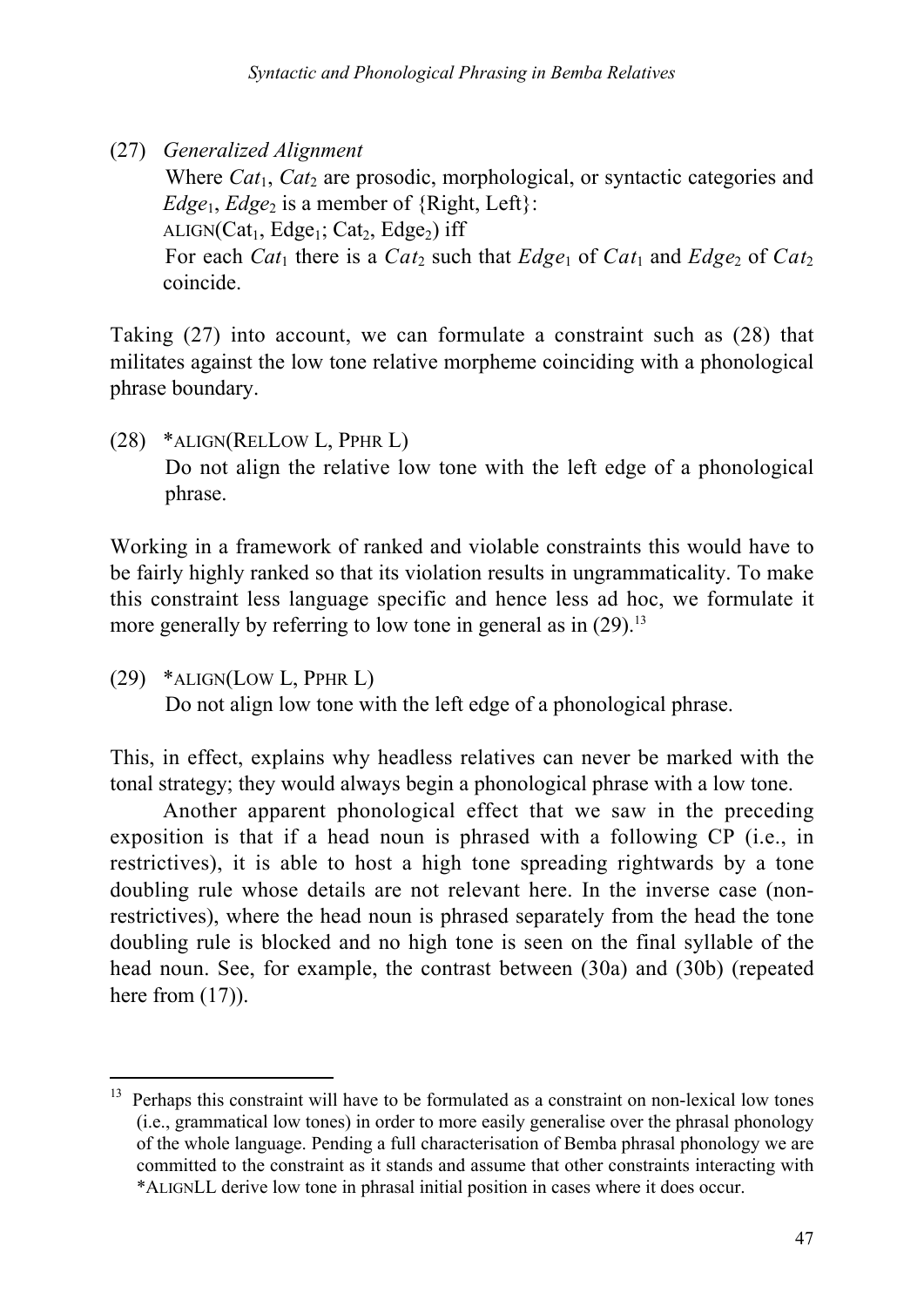- (30) a. [abáBémbá ábá-shipa]<sub>PPh</sub> [beekala muZambia]<sub>PPh</sub> (segmental REL)
	- b.  $[abáBémba]_{PPh} [ábá-shipa]_{PPh} [beekala muZambia]_{PPh} (segmental REL)$

'Bembas who are brave live in Zambia'

We will account for these facts as a low tone signaling the right edge of a phonological phrase and use a constraint opposite to the one in (29) to account for the distribution as given in  $(31)^{14}$ .

(31) ALIGN(LOW R, PPHR R)

Align the right edge of a phonological phrase with a low tone

Thus it seems that both right and left edges of phonological phrases are relevant for phrasing in Bemba.

In relating these phonological constraints to syntax we must capture the fact that the relevant left edge that phonology refers to in (29) coincides with a CP in syntax. To achieve this end we can specify the general constraint of Selkirk (1995) in (32) to a more specific constraint that refers to CPs as in (33).

| $(32)$ a. |    | ALIGN-XP, R<br>For each XP there is a P(phonological phrase) such that the right<br>edge of XP coincides with the right edge of P |
|-----------|----|-----------------------------------------------------------------------------------------------------------------------------------|
|           | b. | ALIGN-XP, L<br>For each XP there is a P such that the left edge of XP coincides<br>with the left edge of P                        |
| (33)      |    | ALIGN-CP, L<br>For each CP there is a P such that the left edge of that CP coincides<br>with the left edge of P                   |

One caveat with the constraint in (33) is that it violates the Lexical Category Condition (LCC), which bars functional projections like CP and IP from being subject to alignment constraints (Selkirk 1995). One solution would be to formulate the LCC as itself a violable constraint. A second solution, in light of recent proposals in Truckenbrodt (2005), would be to view the relevant left edge

<sup>&</sup>lt;sup>14</sup> The constraint in (31) will be violated by nouns that end in lexical high tones but these nouns would satisfy a higher ranked faithfulness constraint on retaining lexical tones, which an output candidate changing a final lexical high to low in order to satisfy (31), would violate.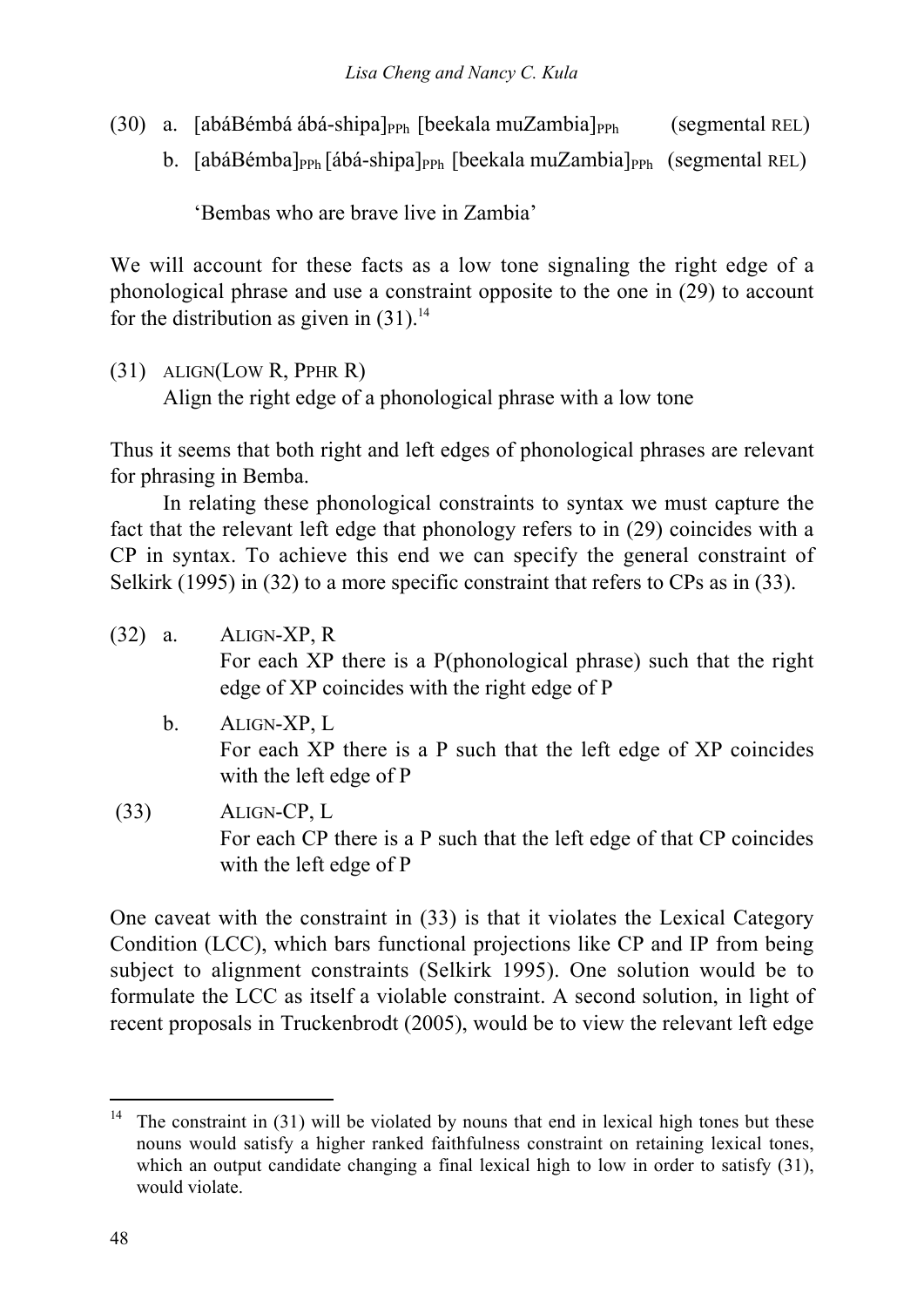as marking an intonational phrase rather than a phonological phrase.<sup>15</sup> We, in a sense, adopt both of these views (although we do not formally formulate the former) by postulating that the left edge of CP referred to in (33) must coincide both with a phonological phrase and an intonational phrase. The constraint is thus reformulated as in (34).

(34) ALIGN-CP, L

For each CP there is a P such that the left edge of that CP coincides with the left edge of P *iff* that CP also coincides with the left edge of IP (intonational phrase)

In addition we will use the WRAPXP constraint of Truckenbrodt (1999) as a constraint regulating phonological phrasing. The REALMORPH (realize morpheme) constraint will also be relevant and be high ranking so that a relative marker must be realized in relatives. NONRECURSION will also be assumed following Selkirk (1995). These additional constraints are defined in (35).

- (35) a. WRAP-XP (Truckenbrodt 1999) Each XP is contained in a phonological phrase
	- b. REALMORPH A relevant morpheme must be realized
	- c. NONREC (Selkirk 1995) A P constituent must not contain another P constituent of the same level

\*ALIGN-LOW, L is highest ranked so that it is less preferable to begin phonological phrases with low tone. This is crucial in baring the relative low tone morpheme from occurring at the left edges of phonological phrases. ALIGNCP-L is ranked above WRAP-XP to allow some XPs to escape being wrapped in a phonological phrase just in case they occur in a CP whose left edge coincides with both the left edges of an intonational phrase and a phonological phrase. ALIGN-LowR,PR is the lowest ranked constraint in this partial ranking with the role of determining the right phonological phrase boundaries, ensuring that they do not end in a high tone. Consider the interaction of these constraints in tableau (36) for restrictive relatives under the given ranking. (REALMORPH and NONREC are not shown in the tableaus).

<sup>&</sup>lt;sup>15</sup> Truckenbrodt (2005) regards root clauses, as opposed to embedded clauses, as obligatorily forming intonational phrases. Thus co-ordinated structures with two root clauses are considered as consisting of two intonational phrases. He offers WRAP-CP, which requires each CP to be contained in an intonational phrase, as the constraint ensuring this phrasing.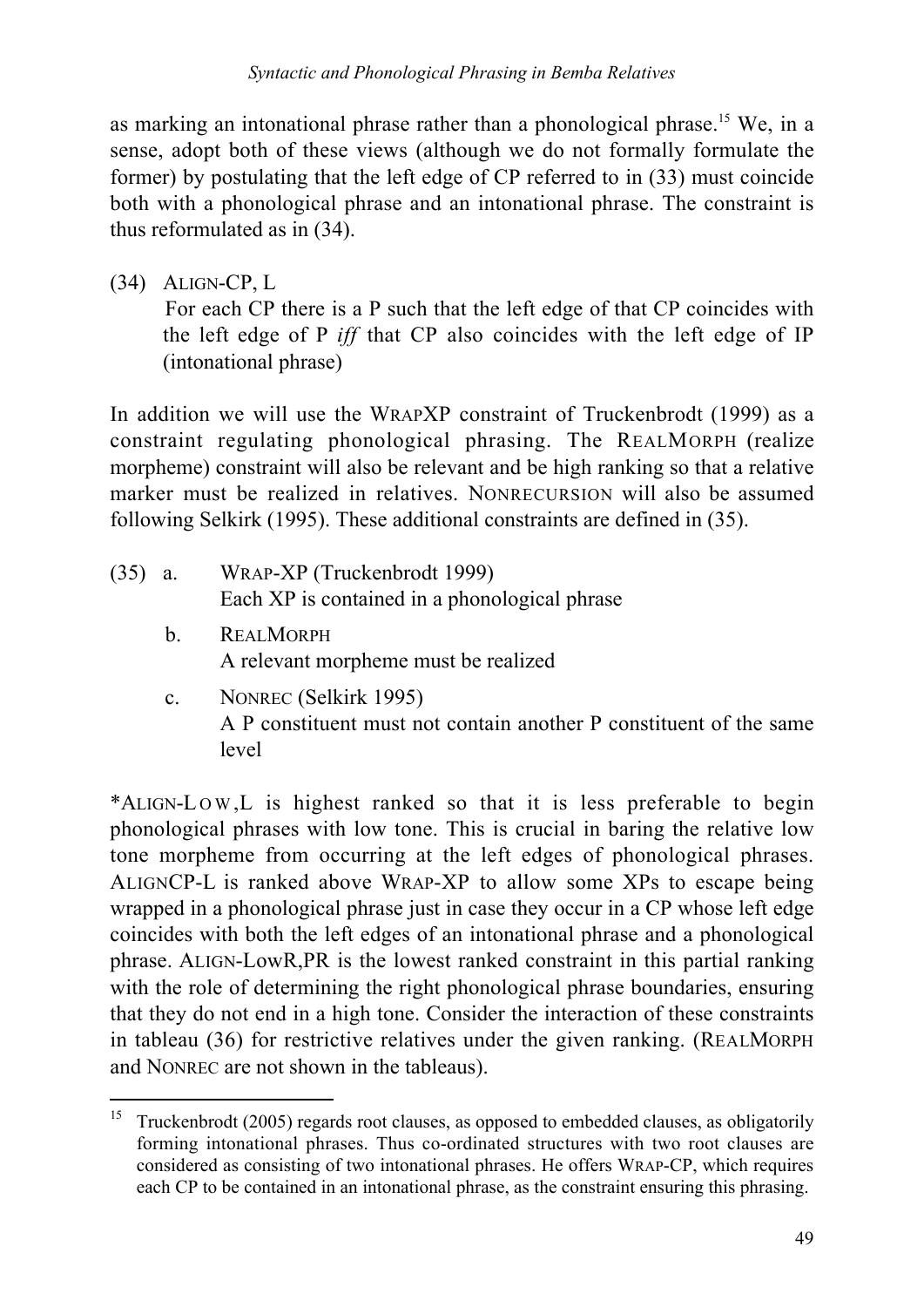(36) \*ALIGN-LOW, L » ALIGNCP-L »WRAP-XP » ALIGN-LR,PR Restrictives: ábabémbá ábá-shipa.. 'Bembas who are brave..' ábabémbá bà-shipa..

| ábabémba bá-shipa                                                                                 | *ALIGN-LL AL-CPL WRAP-XP A-LR, PR |      |       |   |
|---------------------------------------------------------------------------------------------------|-----------------------------------|------|-------|---|
| a. ([ábabémba] <sub>NP</sub> ) <sub>P</sub> ([bà-shipa] <sub>CP</sub> ) <sub>P</sub>              | ∗                                 | ∗    |       |   |
| b. ([ábabémbá] <sub>NP</sub> ) <sub>P</sub> ([bà-shipa] <sub>CP</sub> ) <sub>P/IP</sub>           | $\ast$                            |      |       | ∗ |
| c. ( $\left[\left[\text{ábabémbá}\right]_{NP}\text{ bà-shipa}\right]_{CP}\right)_{P}$             |                                   | $*1$ | $*NP$ |   |
| ☞d. ([[ábabémbá] <sub>NP</sub> bà-shipa] <sub>CP</sub> ) <sub>P/IP</sub>                          |                                   |      | $*NP$ |   |
| $\llbracket \mathcal{F}$ e. ([[ábabémbá] <sub>NP</sub> ábá-shipa] <sub>CP</sub> ) <sub>P/IP</sub> |                                   |      | $*NP$ |   |

Candidates (36a-b) represent the phrasing we would get under the standard analysis where the head noun is external to the relative clause CP. With this syntactic structure, the NP and the CP are in different phonological phrases as we have already pointed out, and hence fatally violate the highly ranked \*ALIGN-LL. Thus candidate (36b) that escapes violation of ALIGNCPL by phrasing the CP with an intonational phrase, is not better off for it. It also incurs the additional violation of ALIGNLR,PR by having a final high tone on the first phonological phrase. Candidates (36c-d) represent the Kaynian analysis where the head noun is internal to the relative clause CP and therefore results in only one phonological phrase. (36c) escapes violation of the high ranked \*ALIGNLL by this phrasing but violates ALIGNCP,L by having the CP in a phonological phrase that does not coincide with an intonational phrase on the left edge. Candidates (36d-e) are the winning candidates representing the tonal relative (36d) and the segmentally marked relative (36e). The phonological phrasing thus seems to favour a syntactic analysis that treats the head noun as internal to the CP. Restrictive object relatives which use the demonstrative based relative marker '*ábo*' are treated in the same fashion.

Recall that in object relatives the relative marker is always optional and we have shown that in cases where it is omitted a restrictive interpretation must hold. In these cases (cf. examples in 7-8) ALIGNLR,PR is crucial in showing that because of the high tone on the final syllable of the head noun, no right phonological phrase boundary is present and therefore one phonological phrase is involved, hence the restrictive reading. In this sense, for segmentally marked, tonally marked and non-overtly marked relatives, restrictives are represented as one phonological phrase reflecting the close relation between the head noun and the relative clause manifested in restrictives.

Tableau (37) illustrates non-restrictives, which, as we have shown in earlier discussion, involve separate phrasing of the head noun and the relative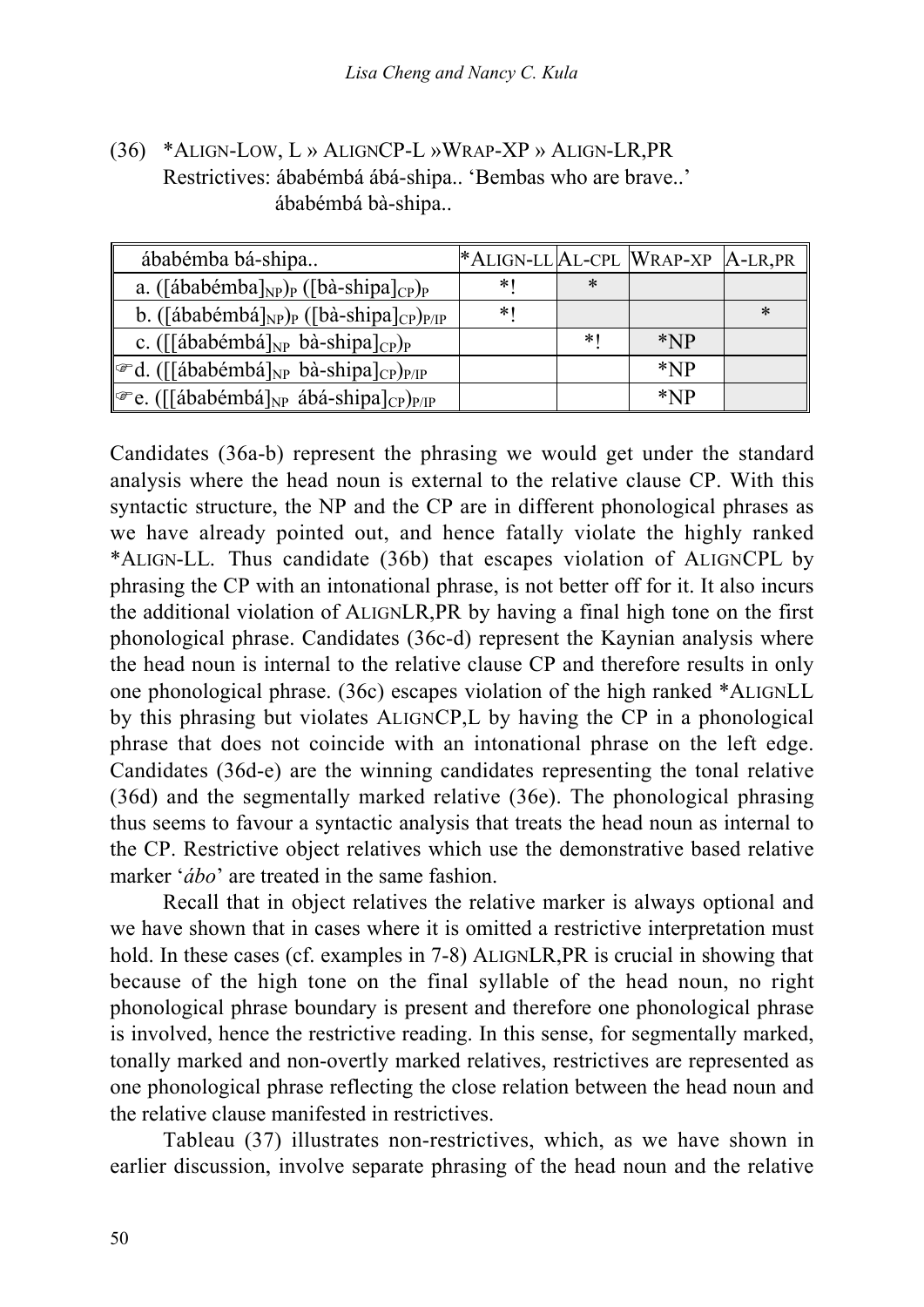clause. The winning candidate (37a) avoids the violation of WRAPXP by phrasing the DP in a separate phonological phrase. In addition, unlike candidate (37b) the winning candidate avoids the violation of ALIGNCPL by ensuring that the CP also coincides with an intonational phrase. Candidate (37c) loses for having a phonological phrase that ends in a high tone. Of course a candidate with no boundary after the head noun is possible but would result in a restrictive interpretation as seen in (36) above.

(37) \*ALIGN-LOW, L » ALIGNCP-L »WRAP-XP » ALIGN-LR,PR Non-restrictives: ábabémba ábá-shipa.. 'Bembas who are brave..'

| ábabémba ábá-shipa                                                                         | *ALIGN-LL AL-CPL WRAP-XP   A-LR, PR |    |   |  |
|--------------------------------------------------------------------------------------------|-------------------------------------|----|---|--|
| ☞ a. ([ábabémba] <sub>DP</sub> ) <sub>P</sub> ([ábá-shipa] <sub>CP</sub> ) <sub>P/IP</sub> |                                     |    |   |  |
| b ([ábabémba] <sub>DP</sub> ) <sub>P</sub> (ábá-shipa[ <sub>CP</sub> ) <sub>P</sub> ]      |                                     | *∣ | ∗ |  |
| c. ([ábabémbá] <sub>DP</sub> ) <sub>P</sub> ([ábá-shipa] <sub>CP</sub> ) <sub>P/IP</sub>   |                                     |    |   |  |

For non-restrictives then, an appositive structure where the DP is a sister to the relative clause CP (as in Demirdache 1991), provides an analysis that is compatible with phonological phrasing.

Compared to the analysis of restrictive and non-restrictive relatives, headless relatives are different because they lack an overt head. In terms of syntactic structure, we have treated headless relatives on a par with restrictives under a Kaynian analysis. However, recall that they share a crucial similarity with non-restrictive relatives, namely, they cannot be formed using the tonal strategy. This results from the fact that they have an empty head which though syntactically active is phonologically empty. With this assumption, the analysis of headless relatives follows straightforwardly from the given constraint ranking, as illustrated in tableau (38).

(38) \*ALIGN-LOW, L » ALIGNCP-L »WRAP-XP » ALIGN-LR,PR Headless relatives: ábáishilé maíló.. '(the people) who came yesterday..'

| ábáishile mailo                                                                    | *ALIGN-LL AL-CPL WRAP-XP |    | A-LR, PR |
|------------------------------------------------------------------------------------|--------------------------|----|----------|
| a. ([bàishile] $_{CP}$ ]                                                           |                          |    |          |
| $\llbracket \mathcal{F} \mathbf{b}$ . ([ábáishile] <sub>CP</sub> ) <sub>P/IP</sub> |                          |    |          |
| c. ([ábáishile] <sub>CP</sub> ) <sub>P</sub>                                       |                          | ∗' |          |

As we have already pointed out, the tonal morpheme and the segmental relative marker cannot be used simultaneously. Candidate (38a) that uses the tonal morpheme fatally violates high ranked \*ALIGNLL for having a low tone at the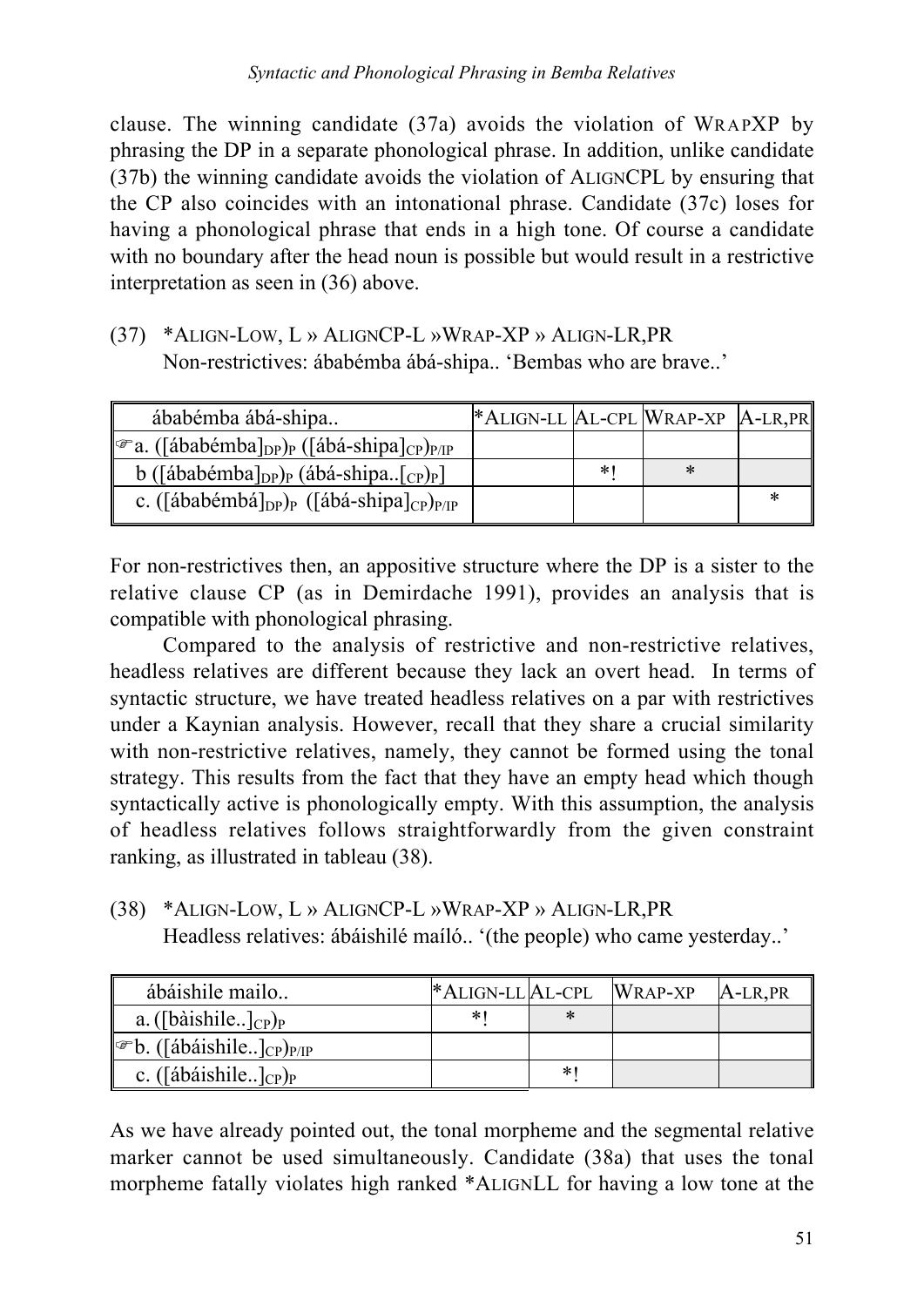left edge of a phonological phrase. It also violates ALIGNCPL for phrasing a CP into a phonological phrase without an intonational phrase boundary on the left edge. Candidate (38c) suffers this same violation and hence loses despite using the segmental marker and avoiding violation of high ranked \*ALIGNLL. Candidate (38b) is the winning candidate because unlike (38c) it avoids violation of ALIGNCPL. The winning candidate is as such contained in one phonological phrase and gets a restrictive interpretation. From this we can conclude that it is the phonological phrasing, rather than the use of the tonal morpheme that induces a restrictive versus non-restrictive interpretation of relatives. Furthermore, we can now understand why headless relatives pattern with non-restrictives in being unable to use the tonal marking strategy; both produce phonological phrases that violate \*ALIGN-LL.

We can thus conclude that for the mapping between phonology and syntax for restrictive relatives, the Kaynian analysis makes the best phonological predictions. For non-restrictive relatives an appositive structure as in Demirdache (1991) coincides with phonological phrasing. Finally for headless relatives we see that they structurally pattern with restrictives under a Kaynian analysis and hence also get the phonological phrasing of restrictives; however, due to an empty head, they pattern with non-restrictives in being unable to utilise the tonal marking strategy.

### **6 Conclusion**

In this paper, we have shown that along side a segmental marking strategy in relativization, a tonal marking strategy is also available in Bemba. Further, based on the contrast between the tonal marking strategy and the segmental marking strategy, we argue that the raising analysis of relativization allows a better syntax-phonology correspondence. In addition, based on the raising analysis, we can also offer an explanation as to why non-restrictive relatives and headless relatives share the property that they do not allow the tonal marking strategy, namely that the low tone morpheme cannot be at the left edge of a phonological phrase aligned with a CP. We therefore show that not only can phonological phrasing be informed by syntactic structure but syntactic analyses can also be informed by phonological phrasing information.

We leave a cross-linguistic comparison and the assessment of whether the constraints here formulated can be seen to be actively operative in other languages, to a future occasion.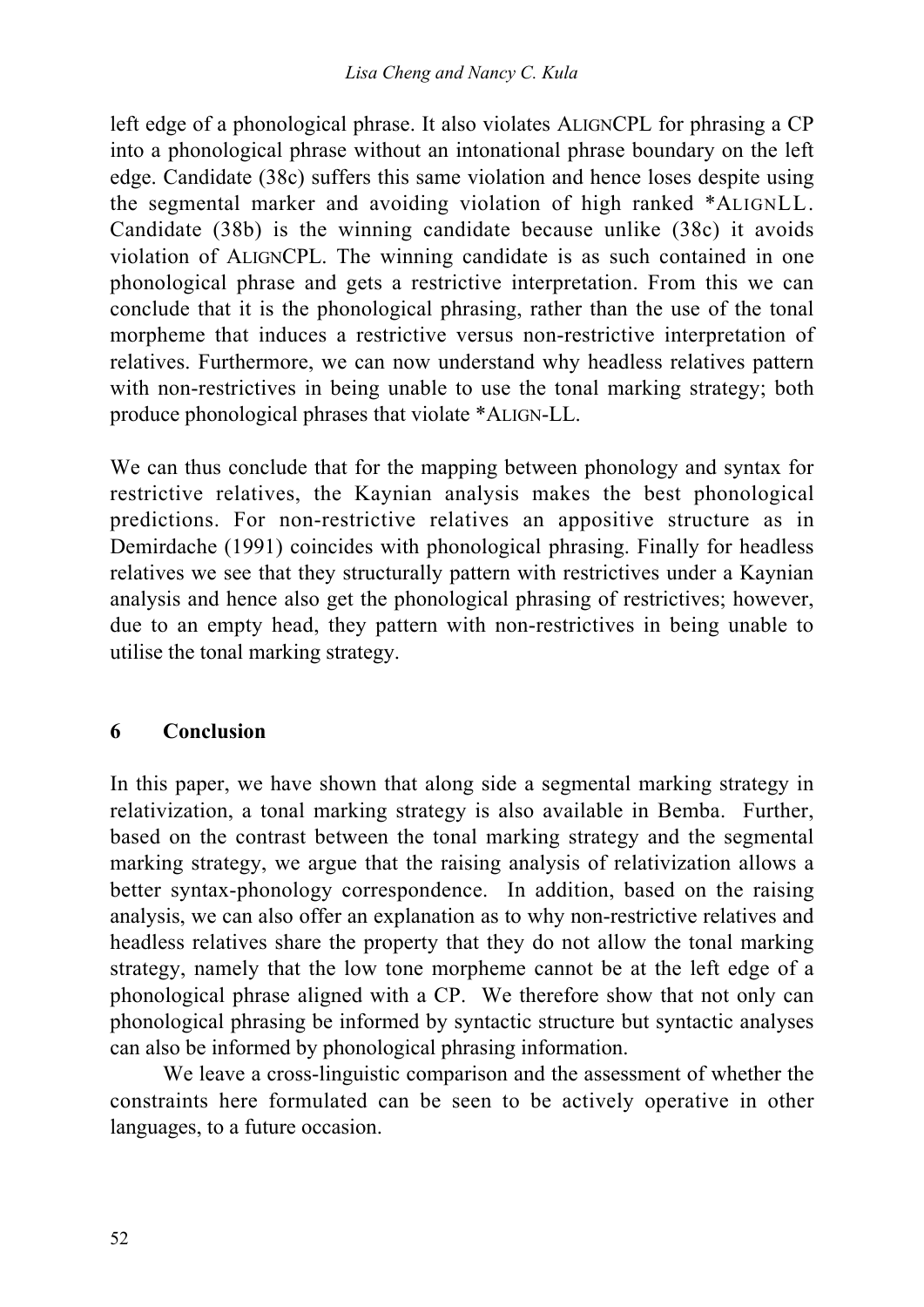#### **7 References**

- Bianchi, V. (2000) The raising analysis of relative clauses: a reply to Borsley. *Linguistic Inquiry* 31:123-140.
- Boersma, P. & D. Weenink (2005) Praat: doing phonetics by computer (version 4.4.02). http://www.praat.org.
- Demirdache, H. (1991) Resumptive chains in restrictive relatives, appositives, and dislocation structures. MIT: PhD Dissertation.
- Demuth, K. & C. Harford (1999) Verb raising and subject inversion in comparative Bantu. *Journal of African Languages and Linguistics* 20: 41-61.
- Givón, T. (1972) Studies in chiBemba and Bantu grammar. *Studies in African Linguistics*. Supplement 3.
- Grosu, A. & F. Landman (1998) Strange relatives of the third kind. *Natural Language Semantics* 6:125-170.
- Harford, C. & K. Demuth (1999) Prosody outranks syntax: an Optimality approach to subject inversion in Bantu Relatives. *Linguistic Analysis* 29: 47-68.
- Kamwangamalu, N.M. (1988) 'C-command' and the phonology-syntax interface in Ciluba. *Studies in the Linguistic Sciences* 18.2: 87-109.
- Kanerva, J.M. (1990) Focus and phrasing in Chichewa phonology. New York: Garland.
- Kayne, R. (1994) *The Antisymmetry of Syntax*. Cambridge, Mass: MIT Press.
- Kimenyi, A. (1978) *A relational grammar of Kinyarwanda*. Berkeley: University of California Press.
- Kula, N.C. (in prep.) Phonological phrasing in Bemba. Ms., University of Leiden.
- McCarthy, J. & A. Prince (1995) Generalized Alignment. *Yearbook of Morphology*: 79-153.
- Meeussen, A.E. (1971) Relative clauses in Bantu. *Studies in African Linguistics*. Supplement 2: 3-10.
- Nespor , M. & I. Vogel (1986) *Prosodic Phonology*. Dordrecht: Foris.
- Nsuka, N.F. (1982) *Les structures fondamentales du relatif dans les langues Bantues*. Tervuren: Musee Royal de l'Afrique Centrale. Annales-Serie 8, Sciences Humaines 108.
- Oger, L. (1979) *Learn Bemba the easy way*. Illondola, Chinsali: Language Centre.
- Prince, A. & P. Smolensky (2004) Optimality Theory: Constraint interaction in generative grammar. McCarthy, J. (ed.) *Optimality Theory in phonology*. Oxford: Blackwell Publishing, 3-71.
- Sambeek, J. van (1955) *A Bemba Grammar*. London: Longmans, Green and Co.